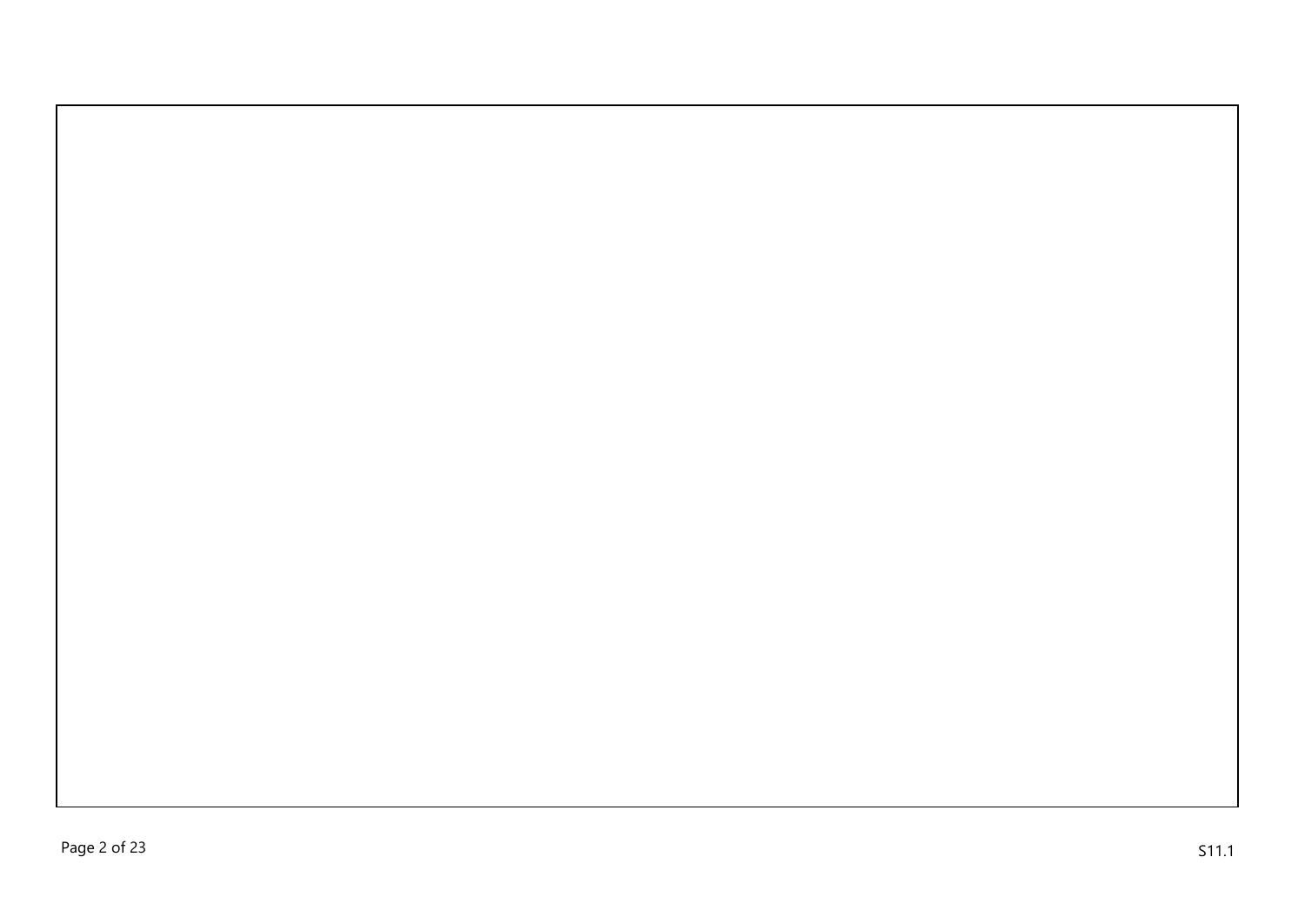| #                | Island       | House Name      | Name                | Sex       | National ID | ، ه ، ره<br>مر، مر                     | ىئرىتر                                |
|------------------|--------------|-----------------|---------------------|-----------|-------------|----------------------------------------|---------------------------------------|
|                  | S. Hulhudhoo |                 |                     |           |             |                                        |                                       |
|                  | S. Hulhudhoo | Aafehi          | Aminath Hussain     | F         | A014055     | پروس                                   | أأدوسم بالمستمر المحمد                |
| $ 2\rangle$      | S. Hulhudhoo | Aafehi          | Ahmed Shameeth      | M         | A014070     | پروس                                   | د ه د د کشور د                        |
| $\overline{3}$   | S. Hulhudhoo | Aafehi          | Adam Saleem         | M         | A102927     | پەير<br>مەقرىر                         | ړنو خود                               |
| 4                | S. Hulhudhoo | Aafehi          | Mariyam Mahaasin    | F         | A280382     | لمجرمح سر                              | أدەرە رۇسىر                           |
| 5                | S. Hulhudhoo | Aafehi          | Hawwa Nilfa Saleem  | F         | A328968     | پري<br>مرکز <sub>سر</sub>              | يَهُمَّ سَرْجَزَ سَوِدْ               |
| $\sqrt{6}$       | S. Hulhudhoo | Aashaan         | Shaadhiya Hussain   | F         | A044243     | ۇ مەممىر<br>مەسىئە مىر                 | شەرىر ئەسىر سىر                       |
| $\overline{7}$   | S. Hulhudhoo | Aashaan         | Ibrahim Athif       | ${\sf M}$ | A044245     | ر<br>مرڪسمبر                           |                                       |
| 8                | S. Hulhudhoo | Aashaan         | Mohamed Amman Athif | M         | A078322     | ر<br>مرڪس <b>گر</b>                    |                                       |
| $\boldsymbol{9}$ | S. Hulhudhoo | Abadhah Hiyaage | Aminath Dhie        | F         | A014185     | ر ر ر ه<br>پرېفر شریر پر د             | اړ <sub>س</sub> و سره مره<br>م        |
| 10               | S. Hulhudhoo | Abadhah Hiyaage | Sama'an Nooree      | ${\sf M}$ | A279095     | ر ر ر ه<br>پرېفرمربر <del>ز</del>      | ئەۋە ئەر<br>لترمير                    |
| 11               | S. Hulhudhoo | Abadhah Hiyaage | Ibrahim Nooree      | ${\sf M}$ | A314056     | ر ر ر ه ر په<br>د ځونر پر              | ا پرځمتر پرو<br>سرچينې<br>لتربير      |
| 12               | S. Hulhudhoo | Alhivilla ge    | Shahmeeza Ali       | F         | A014929     | د کرو څرنگه<br>مرم                     | شركرديج أركمو                         |
| 13               | S. Hulhudhoo | Alhivilla ge    | Aishath Dhie        | F         | A014988     | د د و د د ،<br>مرد و د د               | د مشخصي درج<br>مرسستوجود              |
| 14               | S. Hulhudhoo | Alhivilla ge    | Samana Ali          | F         | A014992     | ر<br>د عرونژی                          | سەۋىئە<br>رځمن                        |
| 15               | S. Hulhudhoo | Alhivilla ge    | Ali Futhaa          | ${\sf M}$ | A015049     | ر<br>مربر مربح د                       | لەردە                                 |
| 16               | S. Hulhudhoo | Alhivilla ge    | Shaheen Ali         | F         | A132634     | ړ ره د د د                             | ئەھمەر يىر<br>ەتە                     |
| 17               | S. Hulhudhoo | Alhivilla ge    | Sanoona Ali         | F         | A152041     | ړ ره وگړي<br>مرم                       | سەھرىش كەيجە                          |
| 18               | S. Hulhudhoo | Alhivilla ge    | Ibrahim Leewaan     | M         | A279278     | ەكمەرە ئۇ                              | ەر ھەترىر <i>ۋ</i>                    |
| 19               | S. Hulhudhoo | Alhivilla ge    | Mohamed Shifau      | M         | A279566     | ر<br>د نو ه و ژی                       | و رە ر د<br><i>د بە</i> پەر<br>شوگر ژ |
| 20               | S. Hulhudhoo | Alhivilla ge    | Shafa Ali           | F         | A279568     | بر دیونژه<br>د ر                       | شرَقَ - مَائِي                        |
| 21               | S. Hulhudhoo | Alimas Vaadhee  | Hawwa Hussain       | F         | A014038     | رَ مركز <sup>0</sup> مۇ م <sub>ۇ</sub> | برەپ بر شهر مى                        |
| 22               | S. Hulhudhoo | Alimas Vaadhee  | Mohamed Shirufan    | M         | A099640     | رَ مركز س <sup>9</sup> ء تر            | ورەر د دور.<br><i>دېرم</i> ونر شەيرۇش |
| 23               | S. Hulhudhoo | Asareege        | Mohamed Waheed      | M         | A026693     | ېر ئەمبرى<br>م                         | ورەر دىرو                             |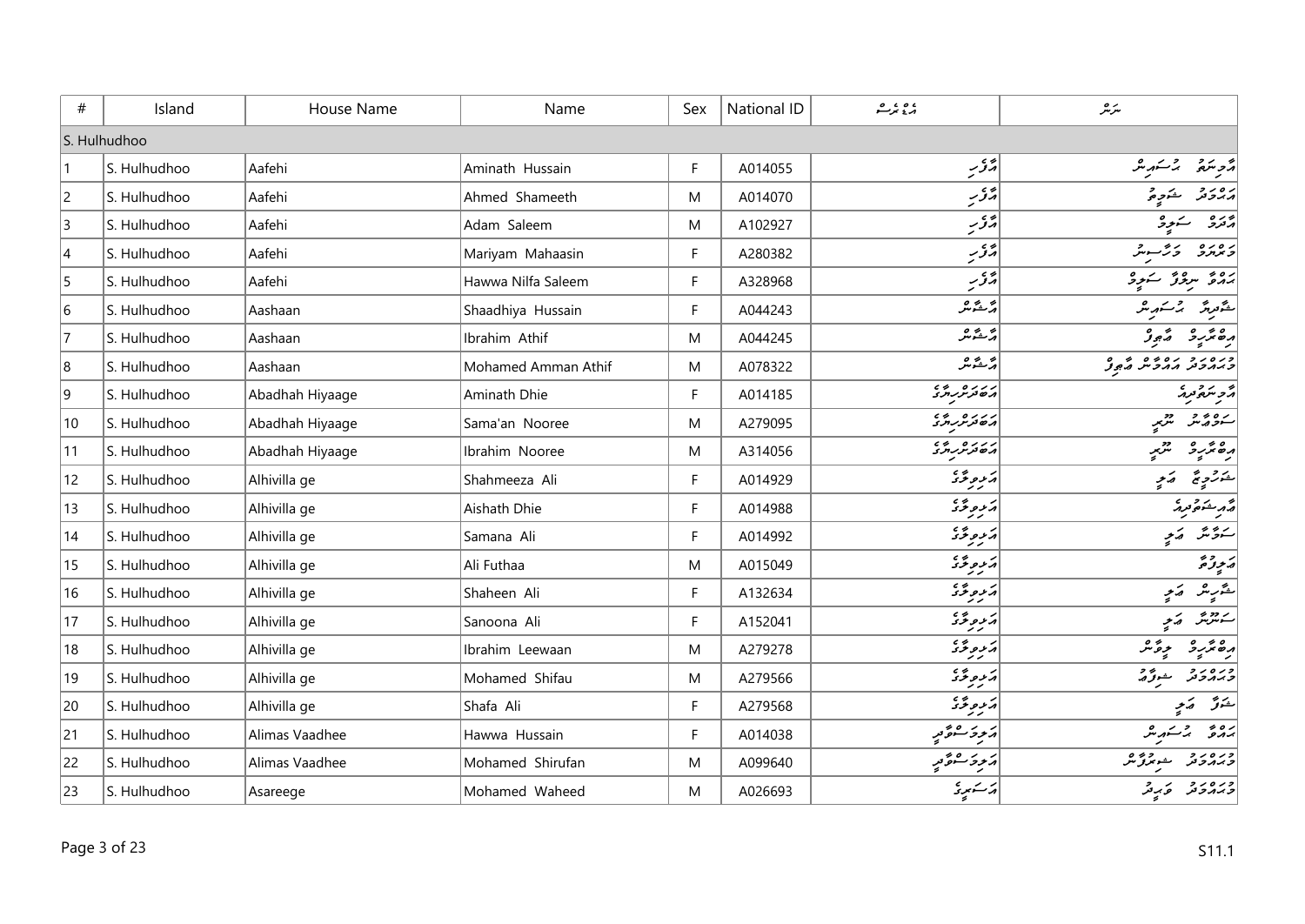| 24 | S. Hulhudhoo | Asareege              | Lafwa Thaufeeq             | F  | A270912 | ېز سه پېړۍ<br>په                            | ره د در<br>فو <i>زه و</i> ړن <sub>و</sub> ژ |
|----|--------------|-----------------------|----------------------------|----|---------|---------------------------------------------|---------------------------------------------|
| 25 | S. Hulhudhoo | Asareege              | Ibrahim Zain Haneef        | M  | A327689 | ېر کے بیری<br>په                            | رەترىر ئەرشىتىر                             |
| 26 | S. Hulhudhoo | Asareege              | <b>IBRAHIM ZAIN HANEEF</b> | M  | A342959 | ېر کے پی <sub>و</sub> ی<br>په               | رەقرىر ئەر مىز ئىبر                         |
| 27 | S. Hulhudhoo | Asrafeege             | Fathimath Dhie             | F  | A014677 | ر صر<br>د س <sup>مب</sup> رن <sub>و</sub> ر | و په په ده د در<br>ترجو چې ترور             |
| 28 | S. Hulhudhoo | Asrafeege             | Mariyam Manike             | F  | A014678 | ىر ھەتئەر <sub>ى</sub> ئ                    | ر ۱۵٫۵ د پر                                 |
| 29 | S. Hulhudhoo | Asrafeege             | Azma Ali                   | F  | A153025 | ىر شەنئەر <sub>ى</sub>                      | أرجيح أركمي                                 |
| 30 | S. Hulhudhoo | Asrafeege             | Yumna Ali                  | F  | A276139 | ىر شەنئەر ئ                                 | أترونثر أربح                                |
| 31 | S. Hulhudhoo | Asrumaa Villa         | Abdulla Lujain Saeed       | M  | A279150 | ە ئەجمۇھەتچە                                | مَصْعَدَاللَّهُ تَحْقَدِيرٌ سَوَيْتُرَ      |
| 32 | S. Hulhudhoo | Asseyri               | Badhoora Naseer            | F  | A070674 | لمروعيمر                                    | ردور سکیبوتر<br>حافرتر سکیبوتر              |
| 33 | S. Hulhudhoo | Asseyri               | Ibrahim Sinan              | M  | A078115 | لره يهمر                                    | رەنزىر سىرتىر                               |
| 34 | S. Hulhudhoo | Athirage              | Mohamed Jaishan Naseer     | M  | A073399 | پرېږي                                       | ورەرو رىرشكى سكب                            |
| 35 | S. Hulhudhoo | <b>Bahaaree Villa</b> | Ali Minaah                 | M  | A279131 | ە ئەبرە ۋ<br>مەسمىر                         | أوسم ويثبة                                  |
| 36 | S. Hulhudhoo | <b>Baithul Rilwan</b> | Ali Rilwan                 | M  | A033080 | ر وه برخور<br>قهره د برخور                  | د د برخوش                                   |
| 37 | S. Hulhudhoo | <b>Blue Air</b>       | Aminath Nasira             | F  | A054794 | ه دد بر بر<br>حنود در بر                    | أروبتهم الترسوند                            |
| 38 | S. Hulhudhoo | <b>Blue Air</b>       | Asiya Zaeem Ahmed          | F  | A164995 | ه دد بر بر<br>حنوبر بر بر                   |                                             |
| 39 | S. Hulhudhoo | <b>Blue Girl</b>      | Hassan Mazin               | M  | A165580 | و دو بر ره<br>ن مو د مرمو                   | بر يمش المجموعة                             |
| 40 | S. Hulhudhoo | <b>Blue Girl</b>      | Ahmed Muflih               | M  | A165581 | و دوره .<br>ن موی بورگ                      | رەرد دەرد                                   |
| 41 | S. Hulhudhoo | <b>Blue Girl</b>      | Muhaimin Shameem           | M  | A278525 | و دو بر په<br>ن مو تر مرمو                  | وزروير خوود                                 |
| 42 | S. Hulhudhoo | <b>Blue Girl</b>      | Aishath Shara Saeedh       | F  | A327842 | و دور.<br>ن موی مورگ                        | د.<br>درخوم خوش خوش                         |
| 43 | S. Hulhudhoo | <b>Blue Weave</b>     | Mariyam Hassan             | F  | A014406 | ه دو ه<br>صخر <sub>مو</sub> و               | دوره برکش                                   |
| 44 | S. Hulhudhoo | <b>Blue Weave</b>     | Maisaan Saeed              | F  | A328525 | ه دو ه<br>صو <sub>يو</sub> و                | ر<br>درگش سور                               |
| 45 | S. Hulhudhoo | Boalhakinkirimaage    | Ali Futha                  | M  | A147669 | ەر<br>ھۆرىدىرىرى                            | ەيپەيى                                      |
| 46 | S. Hulhudhoo | Bonthi                | Ziyadha Thaqiyyu           | F. | A014880 | قة شهجه                                     |                                             |
| 47 | S. Hulhudhoo | Corner                | Ibrahim Futha              | M  | A014128 | ہ<br>بڑ سرپر                                | ە ھەمگەر 23 ھ<br>بەھەمگەر 23 ھ              |
| 48 | S. Hulhudhoo | Corner                | Mariyam Manike             | F  | A014758 | تزيير                                       | أرورور                                      |
| 49 | S. Hulhudhoo | Corner                | Fathmath Nahula            | F  | A161556 | تزيير                                       | و بالمحمد المحمد المحمد المحمد              |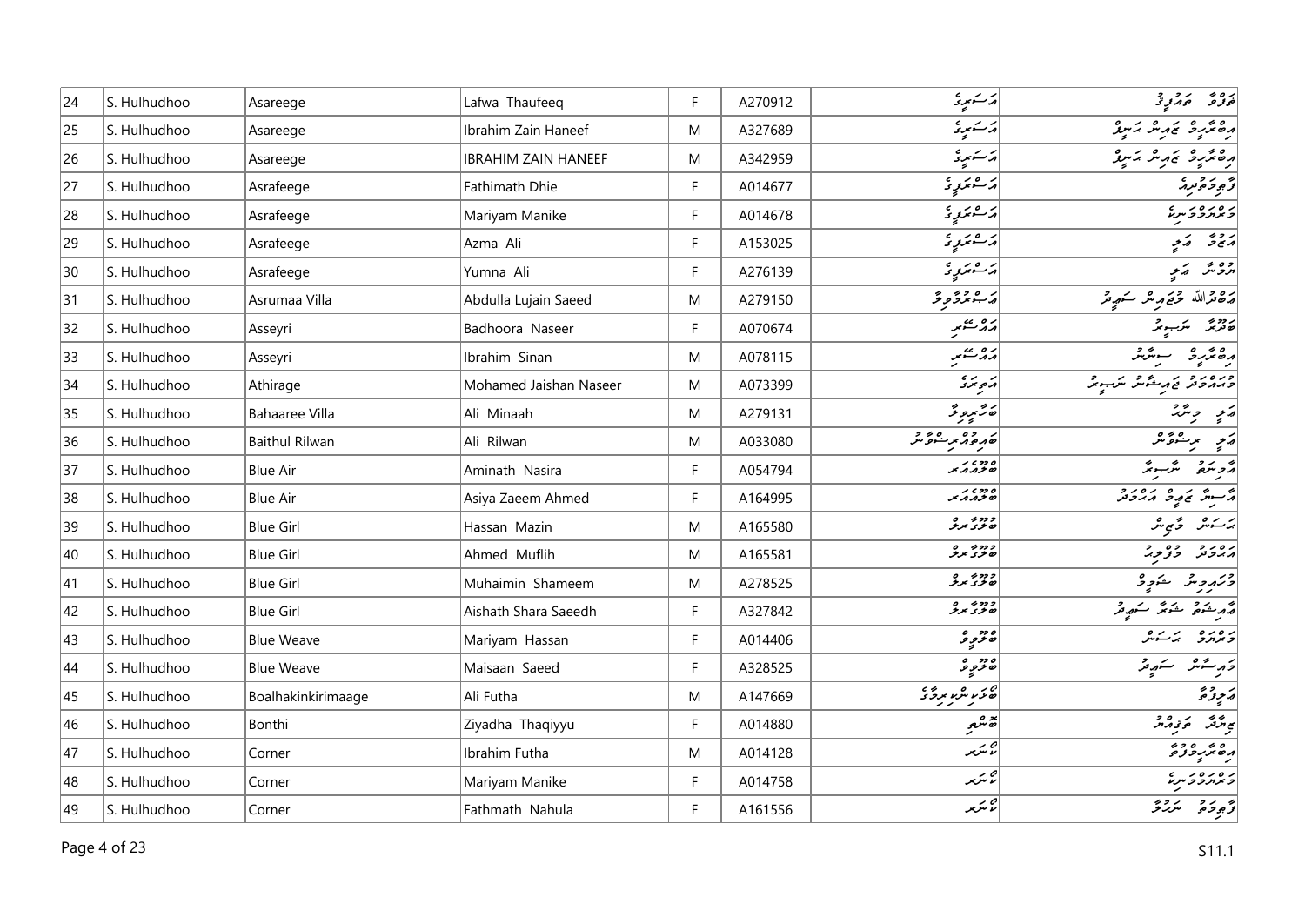| 50 | S. Hulhudhoo | Corner              | Yooshau Ibrahim            | M         | A278584 | ہ<br>مذمتر پر                                  | ڔۿؠٞڔۯ<br>دو در د<br>هرشتون                       |
|----|--------------|---------------------|----------------------------|-----------|---------|------------------------------------------------|---------------------------------------------------|
| 51 | S. Hulhudhoo | Corner              | Shahula Ibrahim            | F         | A278590 | ہ<br>ماسریں                                    | ە ھەترىر <sup>ە</sup><br>شەرىخە                   |
| 52 | S. Hulhudhoo | Corner              | Najiza Ibrahim             | F         | A278596 | ہ<br>مذمتر پر                                  | ە ھەترىر ۋ<br>سَّرْمِع ثَمَّ                      |
| 53 | S. Hulhudhoo | Corner              | Shalnaaz Ibrahim           | F         | A329750 | لأمتزبر                                        | يە 2 مۇج<br>شە <b>ئ</b> رىتىرىنى<br>مەھترىرى      |
| 54 | S. Hulhudhoo | Cozy Nest           | Mohamed                    | ${\sf M}$ | A014036 | م <sub>کم</sub> مرکز عظیم میں<br>              | و ر ه ر و<br>و پر پر <del>و</del> تر              |
| 55 | S. Hulhudhoo | Cozy Nest           | Abdulla Jalaal             | M         | A014066 | م<br>توسي متر مشر <u>م ه</u>                   | أَرَكْ هُ مَرْ أَنْهُ مَنْ تَحْرَ مَرْ            |
| 56 | S. Hulhudhoo | Cozy Nest           | Hassan Mohamed             | M         | A038065 | موسكر مصر<br>  موسكر مصر                       | ير کشور وره د و                                   |
| 57 | S. Hulhudhoo | Cozy Nest           | Fathimath Nisreen          | F         | A271326 | م<br>إن <i>تا مبي مترك هي</i>                  | قەردۇ بىرىمىيىتى                                  |
| 58 | S. Hulhudhoo | Cozy Nest           | Mohamed Evan Saeed         | ${\sf M}$ | A271332 | ء <sub>ک</sub> م یئر شدھ                       | ورەرو رۇش سەر                                     |
| 59 | S. Hulhudhoo | Cozy Nest           | Aminath Rifa Saeed         | F         | A279097 | انتم پر مقرر مقبر<br> <br> <br> <br> <br> <br> | أوجد برقم شرور                                    |
| 60 | S. Hulhudhoo | Cozy Nest           | Aishath Reesha Saeedh      | F         | A329066 | م <sub>م</sub> پر مشروع هم ده به ا             | و<br>ورشوم سيشر سور                               |
| 61 | S. Hulhudhoo | Croton              | Fathmath Rasheeda          | F         | A028065 | ە ج <sub>ىم</sub> ھەر                          | رُّمُوحَمُّ يَرَجُونَّرَ                          |
| 62 | S. Hulhudhoo | Dhaarulfalaahu      | Mirufath Mushthaq          | F         | A275100 | پر وه ر پر و<br>تر <i>پر و ت</i> و تر ر        | ورود وه دود                                       |
| 63 | S. Hulhudhoo | Dhaarulfalaahu      | Ahmed Musab Mushthaag      | ${\sf M}$ | A327900 | پر وه رپر و<br>تربر پوتو بور                   | ره روح و ه ره و ه وه.<br>پرېرتر تر بديدن تر شوڅ د |
| 64 | S. Hulhudhoo | Dhafthar No 2009-03 | Ali                        | ${\sf M}$ | A229106 | تروم تر سَرْسْهَ تَدْ 2009-03                  | وتبعيه                                            |
| 65 | S. Hulhudhoo | Dheedhaaruge        | Zameera Ibrahim            | F         | A278320 | وروگرىرى<br>ئوقىرىمىرى                         | ښکنېږېدگه<br>خپرې<br>5/70/7                       |
| 66 | S. Hulhudhoo | Dheedhaaruge        | Aishath Zaain Ziyad        | F         | A328492 | و دگرىز د <sup>ە</sup>                         | ה<br>התיים בתיית באת                              |
| 67 | S. Hulhudhoo | Dheedhaaruge        | Ali Ammaar Mohamed Hassaan | M         | A347747 | ورگرمر <sub>ک</sub><br>پرتگرمر <sub>ک</sub>    |                                                   |
| 68 | S. Hulhudhoo | Dhethadimaage       | Aaish Hameed               | F         | A341847 | ړ د پر په<br>مرغ د تر                          | وأربث كوفر                                        |
| 69 | S. Hulhudhoo | Dhilkash Villa      | Mazeeda                    | F         | A271869 | <sub>مر</sub> ور مش <sub>عرف</sub> قر          | رَسِي مَدَّ                                       |
| 70 | S. Hulhudhoo | Dhunifaru           | Zahida                     | F         | A014351 | قرسرىزىر                                       | چ رِ پَرَ<br>پخ رِ پَرَ                           |
| 71 | S. Hulhudhoo | Dhunifaru           | Hussain Futha              | M         | A021832 | قرسرپر تر                                      | برسكر عروم                                        |
| 72 | S. Hulhudhoo | Dhunifaru           | Thooba Hussain             | F         | A272243 | قرسریز تر                                      |                                                   |
| 73 | S. Hulhudhoo | Fehivina            | Muniath Moosa Didi         | F         | A280383 | ۇروپىر<br>مەم                                  |                                                   |
| 74 | S. Hulhudhoo | Feleena             | Shamweel                   | ${\sf M}$ | A102147 | تۇرپىگە                                        |                                                   |
| 75 | S. Hulhudhoo | <b>Five Roses</b>   | Ahmed Naamee Akram         | M         | A361068 | ۇروپرىشە                                       | أرور والمحمد أروره                                |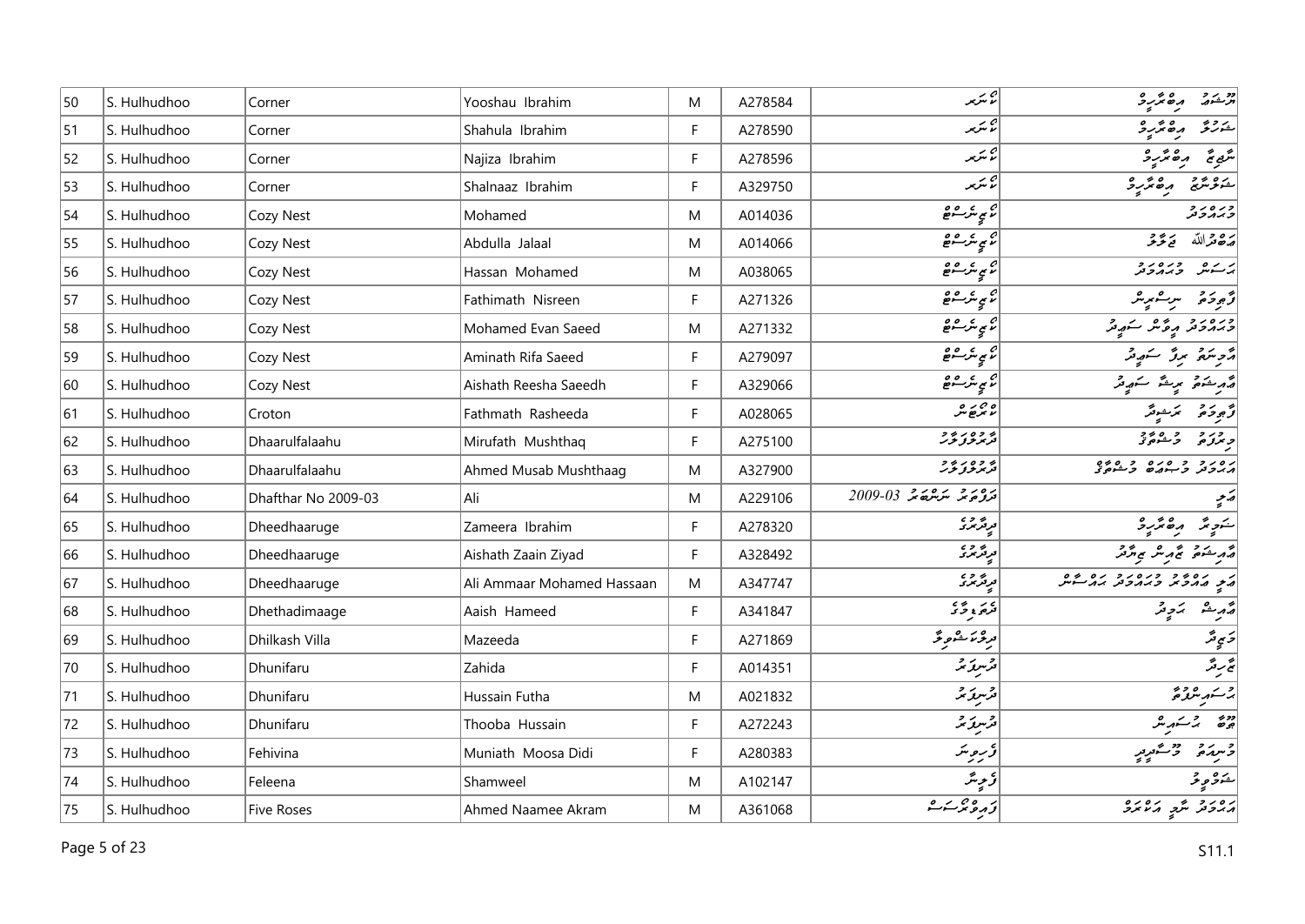| 76  | S. Hulhudhoo | <b>Five Roses</b> | Aminath Rafa Akram         | F         | A361070 | أدره جريئة                     | أأدوسهم بمرتى أروره                                          |
|-----|--------------|-------------------|----------------------------|-----------|---------|--------------------------------|--------------------------------------------------------------|
| 77  | S. Hulhudhoo | Fonimaage         | Hassan Futha               | M         | A014030 | بىز بىرى<br>تۈسر <i>ە</i> ئ    | بر سەھرىي                                                    |
| 78  | S. Hulhudhoo | Fonimaage         | Khadeeja Ibrahim           | F.        | A014424 | بر<br>تر سرچري                 | زرة مقتررة                                                   |
| 79  | S. Hulhudhoo | Fonimaage         | Shirani Ahmed              | F         | A125130 | بر سرچ <sub>ک</sub>            | جوير مەدد                                                    |
| 80  | S. Hulhudhoo | Fonimaage         | Mariyam Shifneeza          | F         | A149009 | ترسرچ ئ                        | رەرە خورسى                                                   |
| 81  | S. Hulhudhoo | Fonimaage         | Fathimath Hassan           | F         | A271475 | بر<br>تر سرچ <sup>ی</sup>      | قوجوة بركتمو                                                 |
| 82  | S. Hulhudhoo | Fonimaage         | Ibrahim Hassan             | M         | A271477 | بر<br>تر سرچ <sup>ی</sup>      | رەپزىر بىسكىر                                                |
| 83  | S. Hulhudhoo | Fonimaage         | Ibrahim Thasleem           | ${\sf M}$ | A271478 | بر<br>تر سرچ <sup>ی</sup>      | وەنزىر ئۆسۈم                                                 |
| 84  | S. Hulhudhoo | Fonimaage         | Fathih Hassan              | M         | A279103 | بر<br>ترسرچ <sup>ی</sup>       | ۇمۇر ئەسكىلى                                                 |
| 85  | S. Hulhudhoo | Fonimaage         | Aminath Mohamed Manik      | F.        | A283777 | بر<br>ترسرچری                  | ה הני כנסגבו ב                                               |
| 86  | S. Hulhudhoo | Fonimaage         | Imran Hassan               | M         | A317489 | بر سرچ <sub>ک</sub>            | مەئەر ئەسەر                                                  |
| 87  | S. Hulhudhoo | Fonimaage         | Thasleema Ahmed            | F         | A327897 | بر سرچ <sub>ک</sub>            | ۇ شوچۇ ھەردى                                                 |
| 88  | S. Hulhudhoo | Gaskara           | Ahmed Didi                 | M         | A014053 | ى شەندىنە                      | ر صر چر <sub>ور می</sub>                                     |
| 89  | S. Hulhudhoo | Gaskara           | Fathimath Didi             | F         | A014520 | ىر ھەئەبجە                     | ر<br>رگېږ <i>و کو</i> نو په                                  |
| 90  | S. Hulhudhoo | Gaskara           | Aminath Izneena Ahmed Didi | F         | A014576 | ى سەندىكە                      | הקיימת השייעות ההקבקית                                       |
| 91  | S. Hulhudhoo | Gasru             | Fathimath Waseefa          | F         | A057960 | ى ھەيۋ                         | ومودة وكسوو                                                  |
| 92  | S. Hulhudhoo | Gasru             | Fathimath Shiyaza          | F.        | A273997 | ىر ھەتر                        | و دو شوره                                                    |
| 93  | S. Hulhudhoo | Gasru             | Shujuaan Shafeeg           | M         | A281545 | ىر ھەتر                        | جەج ئەھ ئىكەن ئىچ                                            |
| 94  | S. Hulhudhoo | Gomahera          | Musthafa Hassan            | M         | A077262 | پور پار<br>ئاق تر تنز          | د په دورو پر پر کار                                          |
| 95  | S. Hulhudhoo | Gomahera          | Fathimath Maeesha Musthafa | F         | A327743 | برر ر بر<br>کار کريمر          | توجوج وريشة ومنبور                                           |
| 96  | S. Hulhudhoo | Goran Villa       | Ahmed Thoyyib              | M         | A035054 | <sup>2</sup> ئىرىگرىز گە       | גפנק גפתם                                                    |
| 97  | S. Hulhudhoo | Goran Villa       | Aishath Ameera             | F         | A035080 | لى ئەشھەقە                     | أقرم شكوح الكرجر                                             |
| 98  | S. Hulhudhoo | Goran Villa       | Alf Mohamed Hilmy          | F         | A332012 | م بر ه <sub>رم</sub> و څه      | ره د دره رو برو <sub>ج</sub><br>مرو د برمرد برو <sub>ج</sub> |
| 99  | S. Hulhudhoo | Grey Villa        | Fathimath Didi             | F         | A014981 | ە ،،<br>ئەنىر <sub>ى ب</sub> ۇ | ۇ بەر ئەرىر<br>سىر ئەر                                       |
| 100 | S. Hulhudhoo | Gulaabeege        | Aminath Dhie               | F         | A014080 | د ځر <sub>ي</sub> ځ            | ر<br>مەجە سىھۇمەم                                            |
| 101 | S. Hulhudhoo | Gulaabeege        | Hammadh Hussain Mohamed    | M         | A273750 | د و ه<br>د ژه د                | ים זיך כדי הפינים ודי הפיני המודע.<br>ממכת מייאות בממכת      |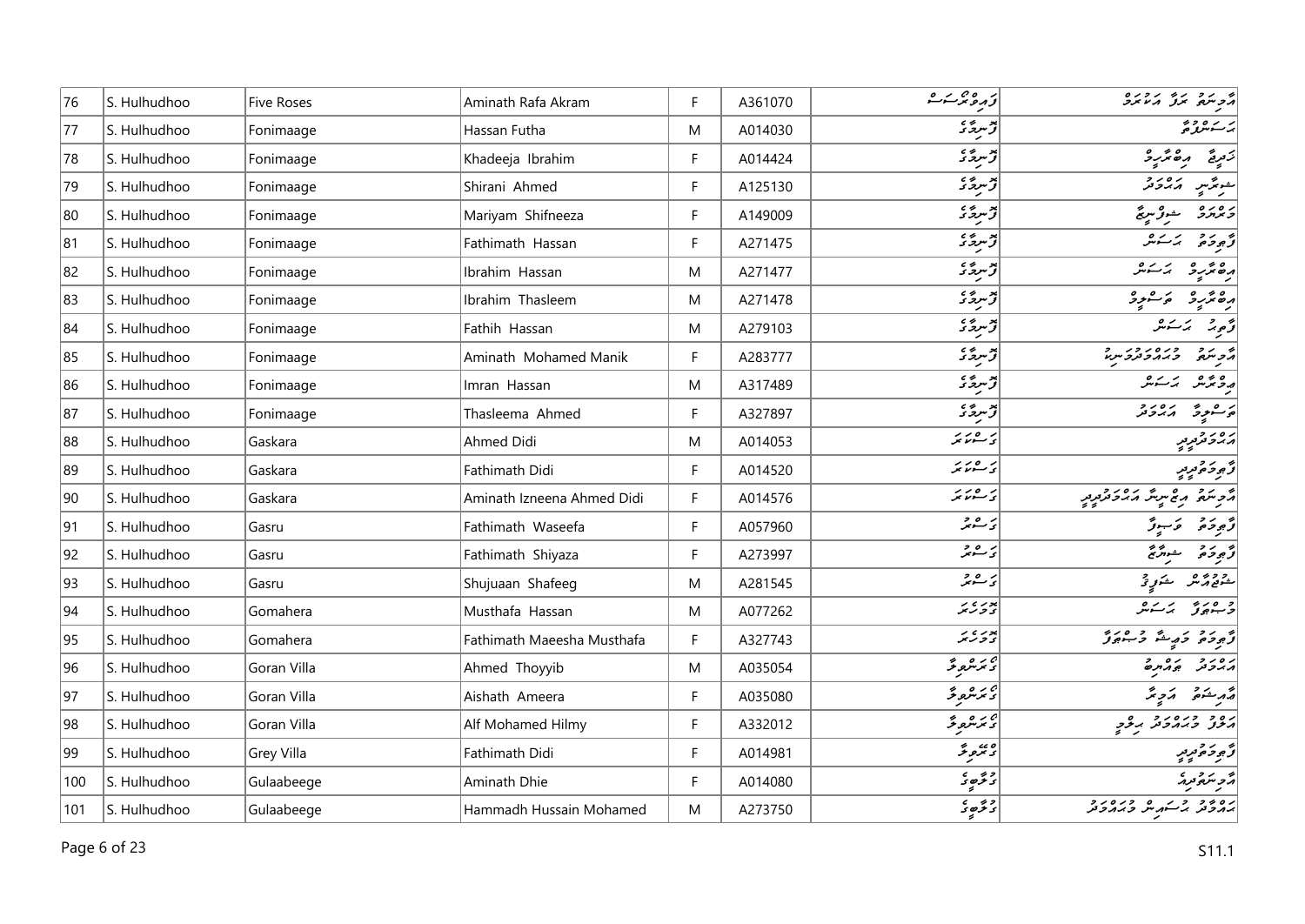| 102 | S. Hulhudhoo | Gulaabeege       | Aminath Easha Mueen   | F           | A327852 | د څه دي<br>  د څه                        | أدوسم أربث وأربثه                                                                                              |
|-----|--------------|------------------|-----------------------|-------------|---------|------------------------------------------|----------------------------------------------------------------------------------------------------------------|
| 103 | S. Hulhudhoo | Gulfaam Villa    | Ibrahim Adil          | M           | A014442 | وه وه ه و څه<br>د مخرو خو څ              | رەتمەد شىرو                                                                                                    |
| 104 | S. Hulhudhoo | Gulhazaaruge     | Ahmed Shaheed         | M           | A014045 | و ه ر پر و ،<br>د <del>ن</del> ور بخ بود | رەرو خەرق                                                                                                      |
| 105 | S. Hulhudhoo | Gulhazaaruge     | Hassan Thakhkhan      | M           | A015050 | و ه ر پر و ،<br>د نورنځ بوړ              | ىر سەھرەر <i>ئەش</i>                                                                                           |
| 106 | S. Hulhudhoo | Gulhazaaruge     | Ibrahim Shukuree      | M           | A024334 | و ه ر پر و ء<br>  د نور بخ بود           | ەر ھەتئە <i>پە</i> ر<br>مشورتمبر                                                                               |
| 107 | S. Hulhudhoo | Gulzaaru Vaadhee | Mohamed Sameen        | M           | A014116 | وه پ <sub>ه</sub> چې په په په            | ورەرو گەچىر                                                                                                    |
| 108 | S. Hulhudhoo | Gulzaaruge       | Ahmed Sareeh          | M           | A026947 | و ه په و ،<br>د نومځ مود                 | رەرد بەرد                                                                                                      |
| 109 | S. Hulhudhoo | Gulzaaruge       | Fathimath Niluna Riza | F           | A279086 | و ه پر و ،<br>د نومځ مرد                 | قەم ئەرگە ئىق بوڭ                                                                                              |
| 110 | S. Hulhudhoo | Gulzaaruge       | Mariyam Eemau Riza    | F           | A327726 | و ه په و ،<br>د نومځ مود                 | و مرده پردم برگ                                                                                                |
| 111 | S. Hulhudhoo | Havaanaa         | Abdul Salaam          | M           | A279763 | ر پەيتر<br>سرەتىر                        | ر ه د ه ر ر وه<br>پره تر پر سونو                                                                               |
| 112 | S. Hulhudhoo | Havaanaa         | Mohamed Yooh Salaam   | M           | A328497 | ر پەيتر<br>رەڭ ئىر                       | כנסנכ חדר נדס<br><i>כג</i> תכת תג <del>יינ</del> ב                                                             |
| 113 | S. Hulhudhoo | Hazaaru Vaadhee  | Nasreena Abdulla      | F           | A014624 | ئەنچ ئىرقۇ قىيە                          | ىترىشمىيىتتر كەھ قراللە                                                                                        |
| 114 | S. Hulhudhoo | Hazaaru Vaadhee  | Ramiza Hassan         | $\mathsf F$ | A014681 | ر پر چړې په په                           | بَرْدِيَّ بْرَسْشْ                                                                                             |
| 115 | S. Hulhudhoo | Hazaaru Vaadhee  | Afiya Abdulla         | F           | A062025 | ر پر برگرمبر<br>سرچ مرگرمبر              | وتحرير وتحقرالله                                                                                               |
| 116 | S. Hulhudhoo | Hazaaru Vaadhee  | Ahmed Zahir           | M           | A084067 | ر پر چه په په                            | دەر دېم تەرىخ                                                                                                  |
| 117 | S. Hulhudhoo | Hazaaru Vaadhee  | Muslima Abdulla       | F           | A152032 | رَ پِجْ بَرْءٌ مَدِ                      | صصرالله<br>د مشورد.<br>م                                                                                       |
| 118 | S. Hulhudhoo | Hazaaru Vaadhee  | Nishan Najeeb         | M           | A276556 | رَ پِجْ بَرْءٌ مَدِ                      | سرشة مركب وهي أن المسترج                                                                                       |
| 119 | S. Hulhudhoo | Hazaarumaage     | Aminath Dhie          | F           | A014060 | ر ۶ و ۶ ی<br>رسخ مرو ی                   | ۇ جە سىھ تىرە كە                                                                                               |
| 120 | S. Hulhudhoo | Hazaarumaage     | Mohamed Ayyoob        | M           | A122697 | ر ۶ و ۶ ی<br>رسخ مرو ی                   | כנסנכ נסמכ<br>בגתכת <mark>ה</mark> תת <mark>פ</mark>                                                           |
| 121 | S. Hulhudhoo | Hazaarumaage     | Moosa Thakhkhaan      | M           | A273438 | ر ۶ و ۶ ی<br>رسخ مرو ی                   | دو په ره په مو                                                                                                 |
| 122 | S. Hulhudhoo | Hazaarumaage     | Thaaliba Moosa        | F           | A273442 | ر ۶ و ۶ و<br>رسم مرو د                   | دين مشر<br>بجوحة                                                                                               |
| 123 | S. Hulhudhoo | Hazaarumaage     | Ibna Moosa            | F           | A273443 | ر پر و د »<br>رسخ بور <del>و</del> ی     | 23200                                                                                                          |
| 124 | S. Hulhudhoo | Hazaarumaage     | Ibrahim Inaash Wafir  | M           | A279147 | ر ۶ و ۶ ی<br>رسخ مرو ی                   | رەنزىر رىئىش ئۆر                                                                                               |
| 125 | S. Hulhudhoo | Hiran            | Mohamed Didi          | M           | A014200 | بە ئەتىر                                 |                                                                                                                |
| 126 | S. Hulhudhoo | Hiran            | Asima Ali Didi        | F           | A014386 | رىزىر                                    |                                                                                                                |
| 127 | S. Hulhudhoo | Hiran            | Athfa Mohamed Didi    | F           | A275485 | رىزىر                                    | ر ده سره در در در در در در در بر در در در در در در در در در در در در دارد و بازدار دارد و در دارد در دارد و دا |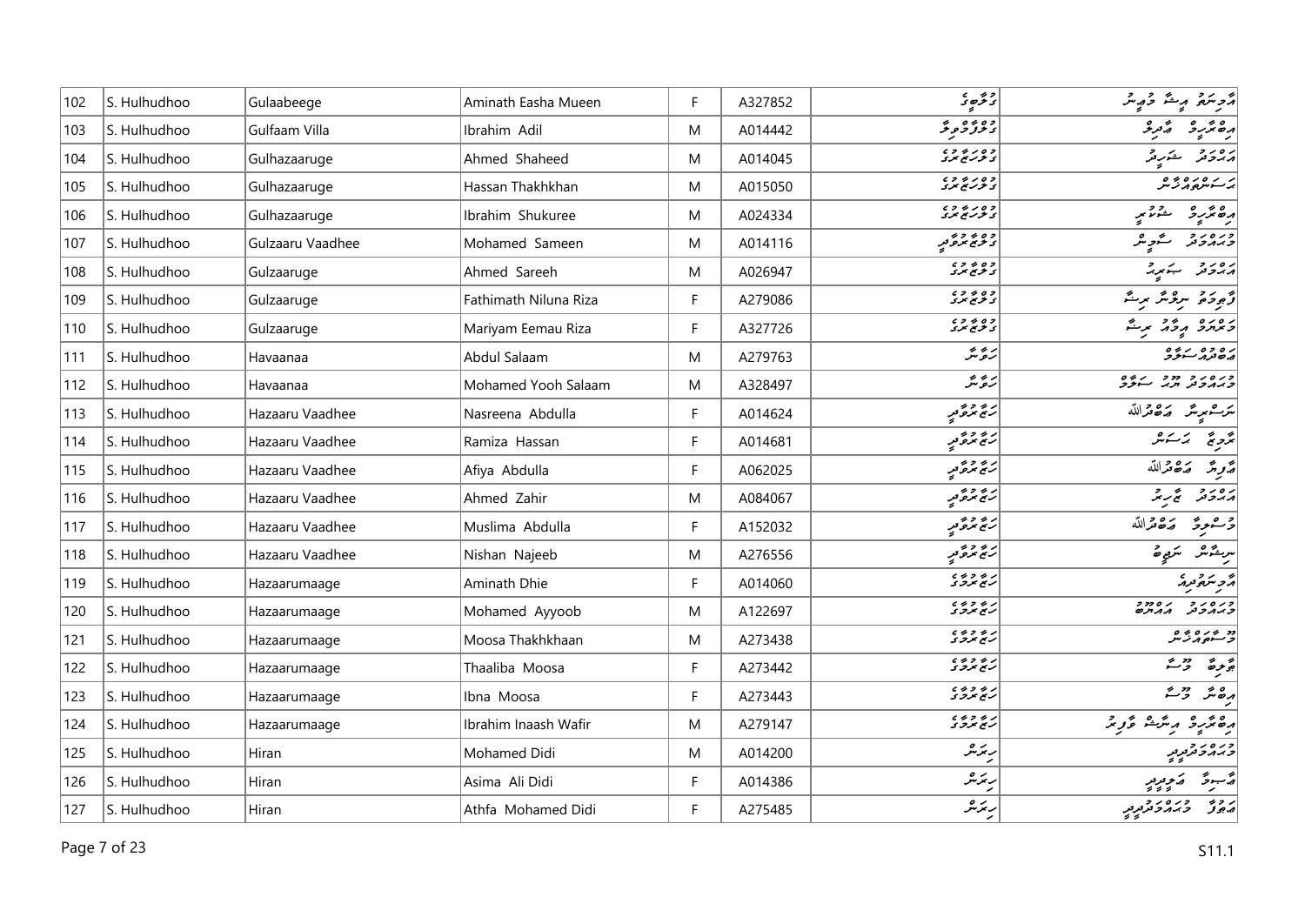| 128 | S. Hulhudhoo | Hiran             | Abdulla Naushad      | M           | A275489 | رىزىگە                                 | رەقراللە سەرئىقىر                      |
|-----|--------------|-------------------|----------------------|-------------|---------|----------------------------------------|----------------------------------------|
| 129 | S. Hulhudhoo | Hiran             | Iffa Mohamed Didi    | E           | A275490 | رىزىر                                  | ره و دره دورور<br>امروز و برمرد ترترین |
| 130 | S. Hulhudhoo | Hiyala            | Ahmed Wishan Fahmee  | M           | A279089 | رىزى                                   | رەرد وڅر وگړ                           |
| 131 | S. Hulhudhoo | Hiyala            | Eeman Hussain Fahmee | M           | A341236 | رىزىخە                                 | ر د مر بر سکر مرکز و کرد و             |
| 132 | S. Hulhudhoo | <b>Holly Side</b> | Ibrahim Hassan Didi  | M           | A279396 | لتنعي سنهرء                            | رە ئەر ئەسكىرىر<br>رەمۇر ئ             |
| 133 | S. Hulhudhoo | Hudhu Bithege     | Aminath Manike       | F.          | A015013 | و و د ، ،<br>روزه د د                  |                                        |
| 134 | S. Hulhudhoo | Hudhufinifenmaage | Musthafa Luthufy     | M           | A023722 | 2 قرىر مىرى مىرى<br>  2 قىرىر مىرىگە ئ | و وړو ووړ                              |
| 135 | S. Hulhudhoo | Iraasmik          | Mohamed Niyaaz       | M           | A035126 | ار پر شامر رقم<br>گر                   | בגמכת תחצים                            |
| 136 | S. Hulhudhoo | Iraasmik          | Ahmed Faisal         | M           | A101221 | رېژىسىرىۋ                              | أرورو وكرجو                            |
| 137 | S. Hulhudhoo | Ishaan            | Hawwa Manike         | F           | A014049 | ەرىشەھر                                | برە ئەربى                              |
| 138 | S. Hulhudhoo | Ishaan            | Mohamed Nishan       | M           | A014108 | ەرىشەشر                                | ورەرو سىشىر                            |
| 139 | S. Hulhudhoo | Ishaan            | Ali Manik            | M           | A014443 | اړیځیر                                 | ە ئېرىر ئىرىد<br>ئى                    |
| 140 | S. Hulhudhoo | Ishaan            | Nishana Ali          | $\mathsf F$ | A099639 | ىرىشەھ                                 | سرڪيئر اڳر                             |
| 141 | S. Hulhudhoo | Ishaan            | Nihad Ali            | M           | A270818 | ىرىشەشر                                | سرمجمع المجانبي                        |
| 142 | S. Hulhudhoo | Ishaan            | Unais Ali            | M           | A270822 | برىشەشر                                | وتندع أيمو                             |
| 143 | S. Hulhudhoo | Ithaamuiyge       | Abdulla Zuraar       | M           | A035290 | پرځ ده پر                              | مَدْهِ مِنْ اللَّهُ ثُمَّ مُرَّمَّهُ   |
| 144 | S. Hulhudhoo | Janavareege       | Nasira Hassan        | F.          | A053875 | ئے مترکھ سریحہ                         | للرسولات الاسكانكر                     |
| 145 | S. Hulhudhoo | Janavareege       | Aishath Maana        | F           | A271424 | ئے سَرَعَہ سرِ ئ                       | ە ئەستىمى ئەنگر                        |
| 146 | S. Hulhudhoo | Janavareege       | Aminath Maasha Moosa | F           | A356354 | ئے مترکھ سریحہ                         | أأرضم والمحت وحسام                     |
| 147 | S. Hulhudhoo | Janavareege       | Ahmed Muneef         | M           | A377819 | ئے مترکھ سریحہ                         | پره د د وسرو                           |
| 148 | S. Hulhudhoo | Jasmine           | Fathmath Fahmee      | F           | A014568 | قع ڪھي شر                              | وتجوحكم ورحي                           |
| 149 | S. Hulhudhoo | Jasmine           | Jaufar Shah          | M           | A023219 | ئ <sub>ئ</sub> ش <sub>وچ</sub> ىئر     | د ور چه شک <sup>و</sup>                |
| 150 | S. Hulhudhoo | Jasmine           | Mariyam Malaka Shah  | F           | A334425 | ئۇ ش <sub>وچ</sub> ىتر                 | رەرە رىرە ئەر                          |
| 151 | S. Hulhudhoo | Jeeza             | Shazeela Ali         | F           | A067826 | مج تج                                  | شکایا تخرید کرکے م                     |
| 152 | S. Hulhudhoo | Jewel             | Abdulla Saeed        | M           | A014914 | ه ء و<br>  ق قر                        | برە قرالله<br>سەھرىقر                  |
| 153 | S. Hulhudhoo | Jewel             | Fathimath Dhie       | F.          | A015004 | ص ح حر<br>  ص حر                       | ۇ ب <sub>و</sub> خوم تىرىد             |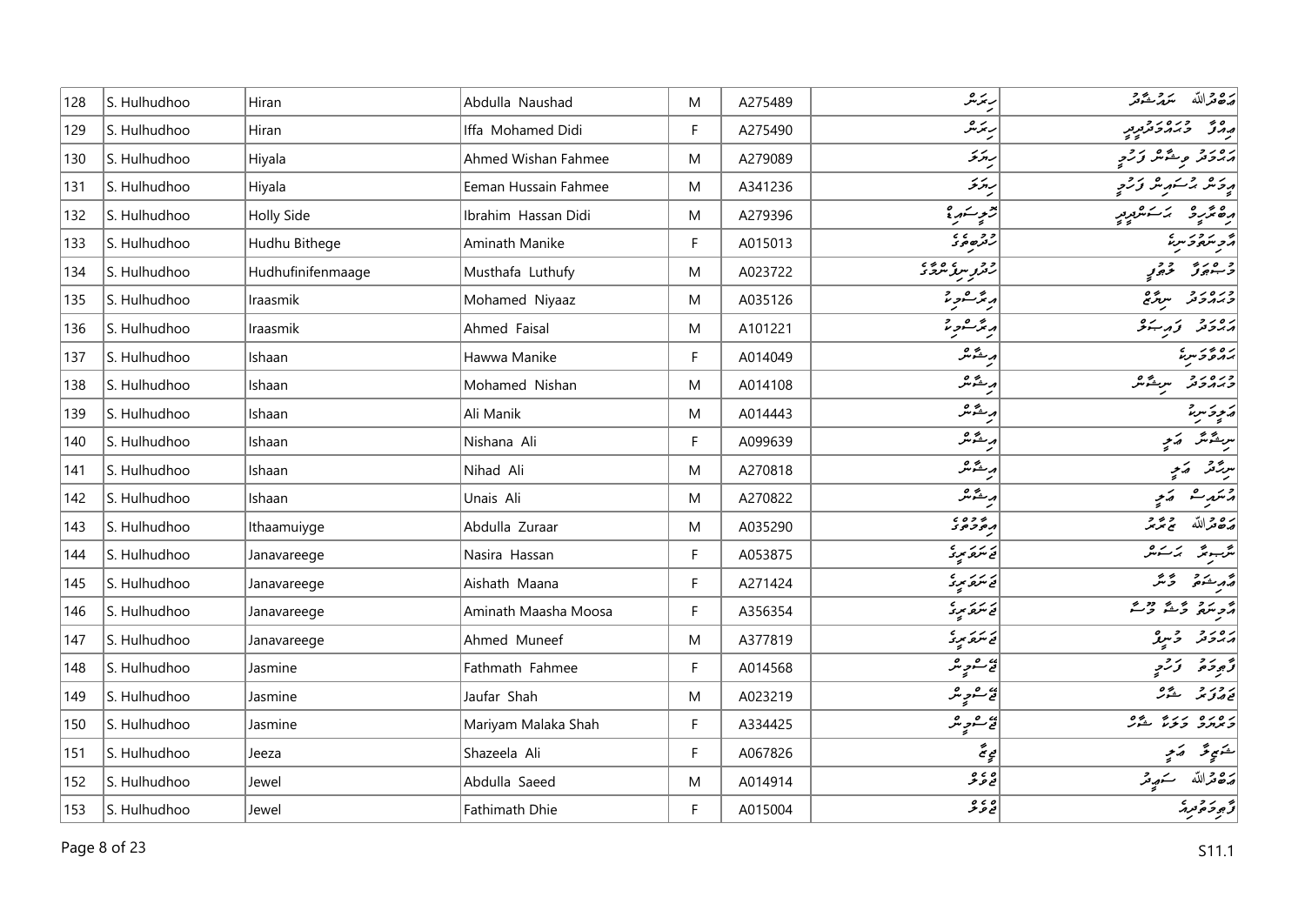| 154 | S. Hulhudhoo | Jewel            | Aminath Mazina      | F           | A279404 | ه ی و<br>  ق و و                                         | أأدبته كالمجامر                                          |
|-----|--------------|------------------|---------------------|-------------|---------|----------------------------------------------------------|----------------------------------------------------------|
| 155 | S. Hulhudhoo | Jewel            | Mohamed Naseef      | M           | A280255 | ء ۽ ه                                                    | و ر ه ر و<br>تر پر ژ تر<br>ىترىب ۋ                       |
| 156 | S. Hulhudhoo | Jeymugasdhoshuge | Anoosha             | F           | A014064 | ہے و رے پو و ء<br>  قع و ی سسونس پور                     | ىر جۇيئە                                                 |
| 157 | S. Hulhudhoo | Jeymugasdhoshuge | Mariyam Manike      | F           | A014123 | ہے و رے ہو و ء<br>  ہے و ی سسونرمری                      | ر ەرەر پر                                                |
| 158 | S. Hulhudhoo | Jeymugasdhoshuge | Mohamed Thakhkhan   | M           | A271807 | ہے و رے ہو و ء<br>  قع و ی سسونس پری                     | د ره ر د ره و می<br><i>د بر بر د ترج</i> ر <i>تر</i> نثر |
| 159 | S. Hulhudhoo | Jeymugasdhoshuge | Ali Hamoodh         | M           | A271818 | دے و رے پو و ء<br>قع و ی سسونس دی                        | پر پروژ                                                  |
| 160 | S. Hulhudhoo | Jifti            | Ibrahim Nawaf       | M           | A273949 | وگوح                                                     | د ۱۳ په ۱۳ په کال                                        |
| 161 | S. Hulhudhoo | Kaamineege       | Ahmed Naseem        | M           | A014107 | مڈحہ سرنے<br>مسرحیہ                                      | رەرو برگو                                                |
| 162 | S. Hulhudhoo | Kaamineege       | Hussain Assam       | M           | A165384 | مڈحہ سر <sup>ی</sup><br>مسر                              | ج سکهر شهر محمد محمد استر                                |
| 163 | S. Hulhudhoo | Kaamineege       | Hassan Azzan        | M           | A345075 | مۇجەسى<br>مۇج                                            | ير كى ئەرەپچىر                                           |
| 164 | S. Hulhudhoo | Kaamineege       | Ibrahim Hammadh     | M           | A345076 | مۇجەسرى<br>سىرتىپ                                        | 1997 - 1997<br>1997 - 1997                               |
| 165 | S. Hulhudhoo | Kalhumagige      | Abdulla Zubair      | M           | A055156 | ر ور<br>  ما ند <del>د</del> با                          | مَ صَعْرَاللّهِ مَحْمَدَ مِرْ                            |
| 166 | S. Hulhudhoo | Kalhumagige      | Ali Zubair          | M           | A056634 | ئەقرىرى                                                  | $\begin{bmatrix} 2 & 2 & 3 \\ 2 & 2 & 3 \end{bmatrix}$   |
| 167 | S. Hulhudhoo | Kalhumagige      | Ahmed Didi          | M           | A098076 | ر ور<br>ئاند <del>ى</del> رى                             | ر ص بر و<br>د بر د ترتدبد                                |
| 168 | S. Hulhudhoo | Kalhumagige      | Abdulla Rasheed     | M           | A131254 | ر ور<br>ئاندىزى                                          | ره والله كم يشونر                                        |
| 169 | S. Hulhudhoo | Kanmatheege      | Basheera Hussain    | F           | A014048 | ر ه ر<br>مشرد م <sub>و</sub> ر                           | ەھبىر ئەسكىرىش                                           |
| 170 | S. Hulhudhoo | Kanmatheege      | Hussain Futha       | M           | A014342 | ئەنگە ئەمرى<br>  ئانگەنچە ئە                             | ج <sub>ە سىك</sub> ر مىرىمۇ                              |
| 171 | S. Hulhudhoo | Kanmatheege      | Aishath Hussain     | $\mathsf F$ | A063330 | ر هر د ،<br>مرگه د                                       | ۇرمۇق برىسىر                                             |
| 172 | S. Hulhudhoo | Kanmatheege      | Izneena Yoosuf      | F           | A256653 | ر هر د ،<br>مرگه د                                       | ەم ئەسرىئە ئەر مەدر<br>م                                 |
| 173 | S. Hulhudhoo | Kanmatheege      | Ahmed Zidhan        | M           | A279136 | پر هر پر پر<br>  پا مرچرمي پر                            | پرەر ئە ئەيدىر                                           |
| 174 | S. Hulhudhoo | Kanmatheege      | Mariyam Heena       | $\mathsf F$ | A351924 | لأمثلة موبم                                              | ويورو بدر                                                |
| 175 | S. Hulhudhoo | Keeranmaage      | Nasrulla            | M           | A014117 | ارېږه ده                                                 | يربو برالله                                              |
| 176 | S. Hulhudhoo | Keeranmaage      | Fathuhulla          | M           | A014118 | ىر ئىر شرچ <sup>ى</sup>                                  | و و و اللّه                                              |
| 177 | S. Hulhudhoo | Keeranmaage      | Mohamed Salih       | M           | A150066 | لېږېدنه                                                  | ورەرو بەدە                                               |
| 178 | S. Hulhudhoo | Kenereege        | Aishath Manikfaan   | F.          | A014033 | ع مگر موجو<br>مستخرجو ج                                  | ە بەيدە ئەرەر ئەرىپى<br>مەرىبە ئەرەر ئەرىپ               |
| 179 | S. Hulhudhoo | Kenereege        | Abdulla Manikufaanu | M           | A021813 | ې پېړۍ په په په کالونه کې لوگونه کې د کالونه کېږي.<br>ته | رە قەللەر سرىدۇ سر                                       |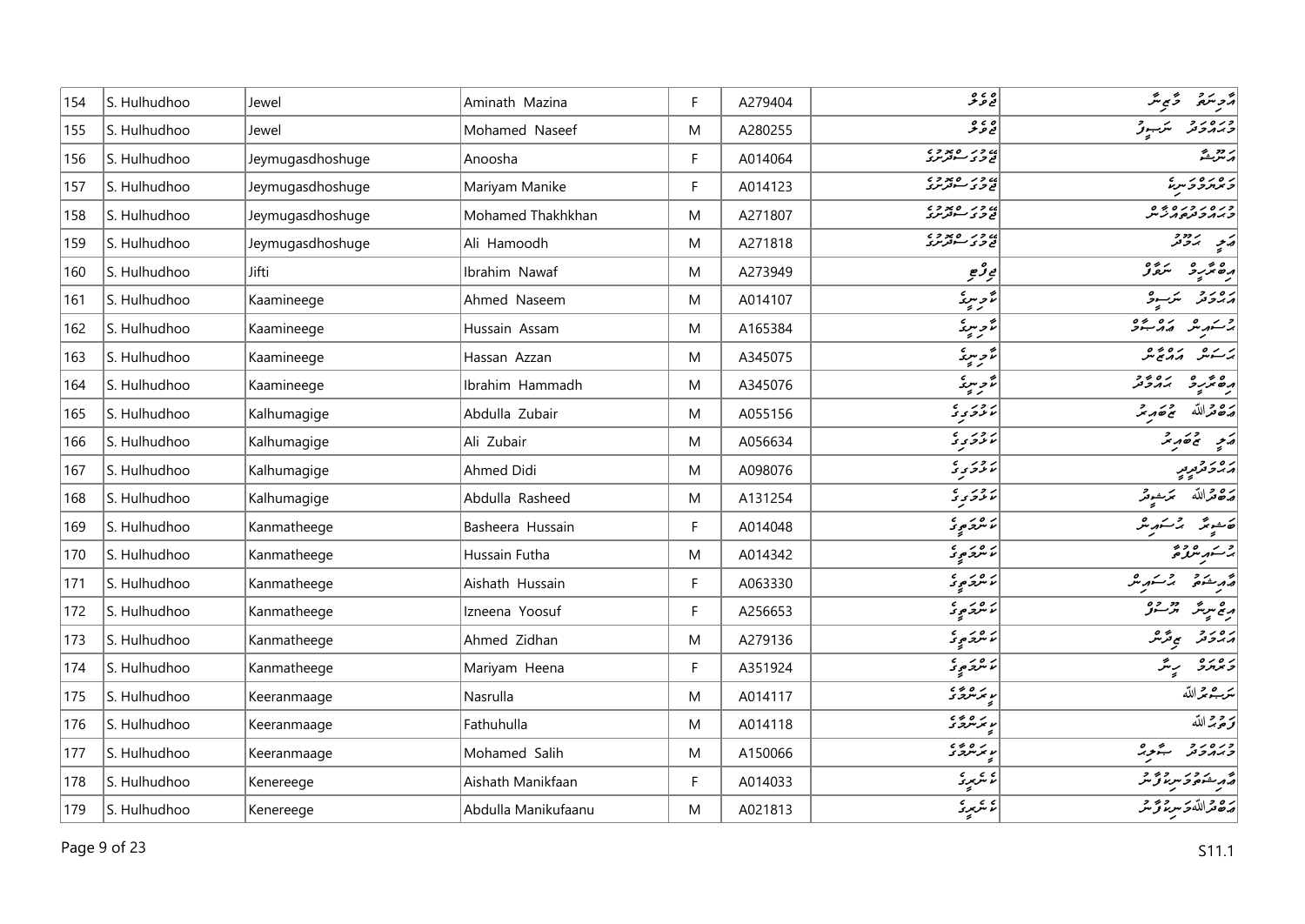| 180 | S. Hulhudhoo | Kenereege          | Mohamed Zaeem        | M           | A138926 | ې پرېږي<br>مر <sub>سم</sub> د             | وبرورو بمهود                                    |
|-----|--------------|--------------------|----------------------|-------------|---------|-------------------------------------------|-------------------------------------------------|
| 181 | S. Hulhudhoo | Kokaa Handhuvaruge | Ibrahim Fuaadh       | M           | A026689 | پر در بر در د د<br>را را رکسرفری مرد      | و ه و.<br>تو در تعر<br>ە ھەترىرى<br>رەھىرىرى    |
| 182 | S. Hulhudhoo | Kokaa Handhuvaruge | Asima Fuad           | F           | A043982 | پر مجموعہ سر و د<br>مامگا کہ سرچونکے محری | وتمسوقه<br>و ه و<br>تو د تر                     |
| 183 | S. Hulhudhoo | Kokaa Handhuvaruge | Hilaala Abdul Kareem | F           | A055153 | پر دے رہے<br>تا تا کہ سرفری مری           | ر محمد من ده ده در ده<br>د څخه منص <i>مرح</i> د |
| 184 | S. Hulhudhoo | Kokaa Handhuvaruge | Ilyas Fuad           | M           | A055154 | پر دے رہے<br>تا تا کہ سرفری مری           | د ویژه و وود                                    |
| 185 | S. Hulhudhoo | Lainoofarumaage    | Mohamed Zakin Zahid  | M           | A328534 | ى پەر دەپ<br>ئەر سرىمىزى                  | ورورو پر عراقل کارو                             |
| 186 | S. Hulhudhoo | Liver Pool         | Shehenaz Shafeeg     | F           | A014320 | و و دوه                                   | د دي هم دي.<br>د سرگري شکور ته                  |
| 187 | S. Hulhudhoo | Liver Pool         | Mohamed Shafeeq      | M           | A014322 | وەَ بردو                                  | ورەر دېم ئىدۇر                                  |
| 188 | S. Hulhudhoo | Lookas             | Abdulla Shamhooz     | M           | A021836 | در ره<br>مرت                              | ەھىراللە<br>ر ۶۶۰ و<br>شور رفر                  |
| 189 | S. Hulhudhoo | Lookas             | Fazira Haroon        | F           | A135246 | ىزىر ھ                                    | پر دو ه<br>رنجو پس<br>  وَمبح بمَرّ             |
| 190 | S. Hulhudhoo | Maagasdhoshuge     | Ibrahim Didi         | M           | A014052 | بر رحس و د د<br>تر د سوتورس               | ەر ھەترىر 9 دىرىر<br>ر                          |
| 191 | S. Hulhudhoo | Maagasdhoshuge     | Hawwa Didi           | F           | A076298 | بر رحس و د د<br>و ی سوتوری                | ر ە بە<br>بەھەتە تەرىپە                         |
| 192 | S. Hulhudhoo | Maagasdhoshuge     | Ahmed Gais           | M           | A271634 | بر ر صر و د<br>و ی سستمبر دی              | رەرو تورق                                       |
| 193 | S. Hulhudhoo | Maagasdhoshuge     | Mohamed Ziyan Zaid   | M           | A393812 | به رحمه و د<br>و ی سوتوری                 | כגם גב התיית התב                                |
| 194 | S. Hulhudhoo | Maajehige          | Aishath Manikufaan   | F           | A014096 | ی ء<br>5 فع سر د                          | ا د م شوکتر د د و د بر<br>م                     |
| 195 | S. Hulhudhoo | Maajehige          | Abdulla Manikufaan   | M           | A071070 | ی ء<br>5 فع سر د                          | ره و اللّه دَ سره و بر                          |
| 196 | S. Hulhudhoo | Maajehige          | Hassan Futha         | M           | A120795 | ر ده در ده<br>تر بی مرک                   | ر ر ره د و<br>پر سه مروځو                       |
| 197 | S. Hulhudhoo | Maajehige          | Moosa Wasiu          | M           | A131726 | ی ی ر ی<br>ترقع مرد                       |                                                 |
| 198 | S. Hulhudhoo | Maajehige          | Maldha Majidh        | F           | A271222 | و ۽ مري<br>5 فع مري                       | رەپ ئ <sup>ې</sup> بار                          |
| 199 | S. Hulhudhoo | Maakoani           | Abdulla Lais Nooree  | M           | A014712 | وی<br>قرنامبر                             | أركاه قرالله تخررت فتربي                        |
| 200 | S. Hulhudhoo | Maakoani           | Mariyam Ameena       | $\mathsf F$ | A014780 | وی<br>قرنامبر                             | ويرووا المتوسر                                  |
| 201 | S. Hulhudhoo | Maakoani           | Noorisa Nooree       | F           | A014937 | وی<br>قرنامبر                             |                                                 |
| 202 | S. Hulhudhoo | Maakoani           | Ibrahim Noori        | M           | A069291 | وتنامبر                                   | دە ئەرە<br>لتربير                               |
| 203 | S. Hulhudhoo | Maakoani           | Sheenaz Nooree       | F           | A086661 | وه<br>د نامبر                             | شوشرم<br>ئوسرى<br>لترمير                        |
| 204 | S. Hulhudhoo | Maakoani           | Mohamed Imthiyaz     | M           | A099358 | وممبر                                     | ورەرد<br>ودحورتم                                |
| 205 | S. Hulhudhoo | Maakoani           | Mariyam Nasha Waheed | F           | A279300 | وی<br>قرنامبر                             | رەرە بىرىش ئەبەتر                               |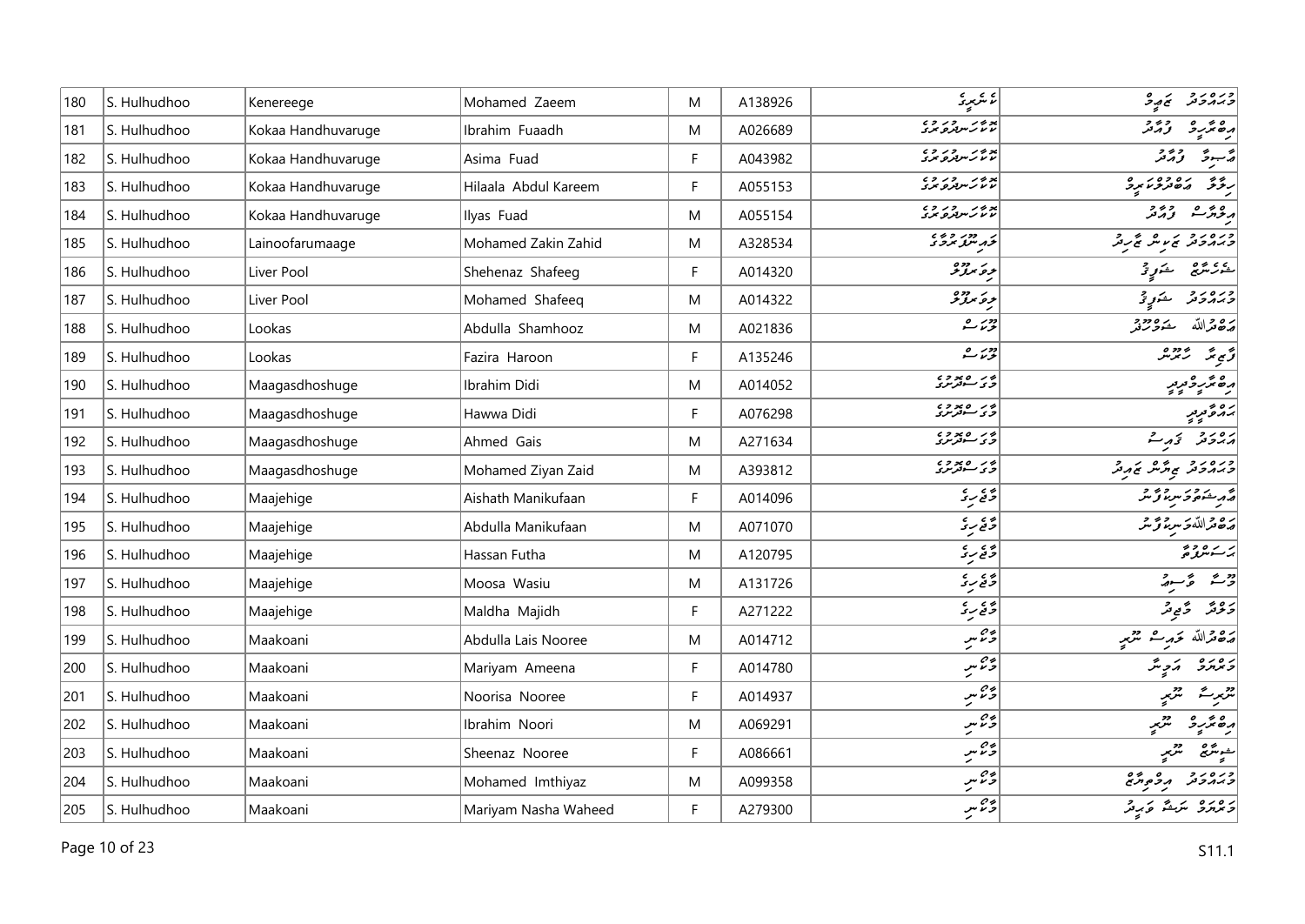| 206 | S. Hulhudhoo | Maavas       | Ibrahim Fahumee       | M         | A014419 | ۇر ئە                                | رەپرىر زرې                                           |
|-----|--------------|--------------|-----------------------|-----------|---------|--------------------------------------|------------------------------------------------------|
| 207 | S. Hulhudhoo | Maayaa       | Fathmath Hafeeza      | F         | A014650 | رحمر                                 | وَجوحة يَوِجَّ                                       |
| 208 | S. Hulhudhoo | Maayaa       | Ahmed Shaneez         | M         | A026944 | ۇتە                                  | رەرو شەرى                                            |
| 209 | S. Hulhudhoo | Maayaa       | Mariyam Yumnu Shaneez | F         | A342954 | وحجر                                 | رەرە دە دېگىرە                                       |
| 210 | S. Hulhudhoo | Malas        | Hussain Manik         | ${\sf M}$ | A127867 | ىزىر                                 | چە سەر شەئەسرە<br>بەسەر شەئەسرە<br>مەنۇسىش بەر شەر ش |
| 211 | S. Hulhudhoo | Malas        | Alsan Hussain         | M         | A327778 | ىز ئە                                |                                                      |
| 212 | S. Hulhudhoo | Manzil       | Ibrahim Didi          | ${\sf M}$ | A052869 | ځەشىپو                               | ە ھەمەر ۋىدىر<br>رەھ مەر ۋىي                         |
| 213 | S. Hulhudhoo | Marine House | Mohamed Shah          | ${\sf M}$ | A014916 | ء بر عربر مصر<br>حسم <i>مرد م</i>    | ورەر دەر يە                                          |
| 214 | S. Hulhudhoo | Marine House | Ali Shah              | ${\sf M}$ | A033515 | <i>ئى بىر شەرج ھ</i>                 | $2\frac{3}{2}$ $\frac{3}{2}$                         |
| 215 | S. Hulhudhoo | Marine House | Mariyam Ali           | F         | A271560 | <i>ئى بەرگەر ق</i>                   | رەرە كەي                                             |
| 216 | S. Hulhudhoo | Marine House | Umair Abdul Latheef   | M         | A279111 | ې په <i>۱۳۳۷ ک</i>                   |                                                      |
| 217 | S. Hulhudhoo | Marine Life  | Nisreen Abdulla       | F         | A014594 | ۇ <sub>مېرىنگرىترىر</sub> ۋ          | سرعيت مكافرالله                                      |
| 218 | S. Hulhudhoo | Marine Life  | Abdulla               | ${\sf M}$ | A271288 | ۇ <sub>مو</sub> يۇ <sub>م</sub> رۇ   | مەھىراللە                                            |
| 219 | S. Hulhudhoo | Marine Life  | Mariyam Zahaa         | F         | A277290 | ئ <i>ەبەبىر بىر ۋ</i>                | ترەرە بەر                                            |
| 220 | S. Hulhudhoo | Marine Life  | Aishath Zaura Abdulla | F         | A328473 | ء <sub>َ مر</sub> ِ عر <i>و آر</i> و | مەم شىم بىر مەھمەللە                                 |
| 221 | S. Hulhudhoo | Mary Support | Thaweel Abdul Muhusin | ${\sf M}$ | A027186 | پی پر موثور جو ا                     | و ده ده ده ده ده و                                   |
| 222 | S. Hulhudhoo | Mary Support | Rafeea Abdul Muhusin  | F         | A068619 | دسمبر مرضح<br>  دسمبرد م             | بروه مەمدىرى بىر                                     |
| 223 | S. Hulhudhoo | Mary Support | Mueed Abdul Muhusin   | M         | A094450 | وسيست <u>وه</u>                      | و د د ده وه وه سرگر<br>د په د کامرووبر سرگر          |
| 224 | S. Hulhudhoo | Mehel        | Mariyam Mohamed Ali   | F         | A014600 | <sup>ى ي ج</sup>                     | ג סגם כגסגב גב                                       |
| 225 | S. Hulhudhoo | Mehel        | Hassan Futha          | ${\sf M}$ | A067950 | ی ی ه<br>حرمو                        | بر سەھرىدى                                           |
| 226 | S. Hulhudhoo | Mehel        | Mohamed Hoodh         | ${\sf M}$ | A160307 | ړ ره<br>تر ر                         | כנסני כבי<br>כ <i>ג</i> וכני נט                      |
| 227 | S. Hulhudhoo | Mehel        | Ahmed Hanoon          | M         | A275989 | ى ئە ھ                               | رەر ئەدەھ                                            |
| 228 | S. Hulhudhoo | Merry Corner | Hassan Kaloa          | ${\sf M}$ | A014065 | د مړيند سرسه                         | ىر يەھ يەھ                                           |
| 229 | S. Hulhudhoo | Merry Corner | Aminath Dhie          | F         | A014067 | دېږېدنېر<br> -                       | د گر سره در م<br>گرم سره در گر                       |
| 230 | S. Hulhudhoo | Merry Corner | Wifag                 | ${\sf M}$ | A014073 | اڈىپرىتىكە                           | حوقرتنى                                              |
| 231 | S. Hulhudhoo | Merry Corner | Mariyam Waseela       | F         | A014135 | لخربر تكرير                          | ويدوح وكمسبو                                         |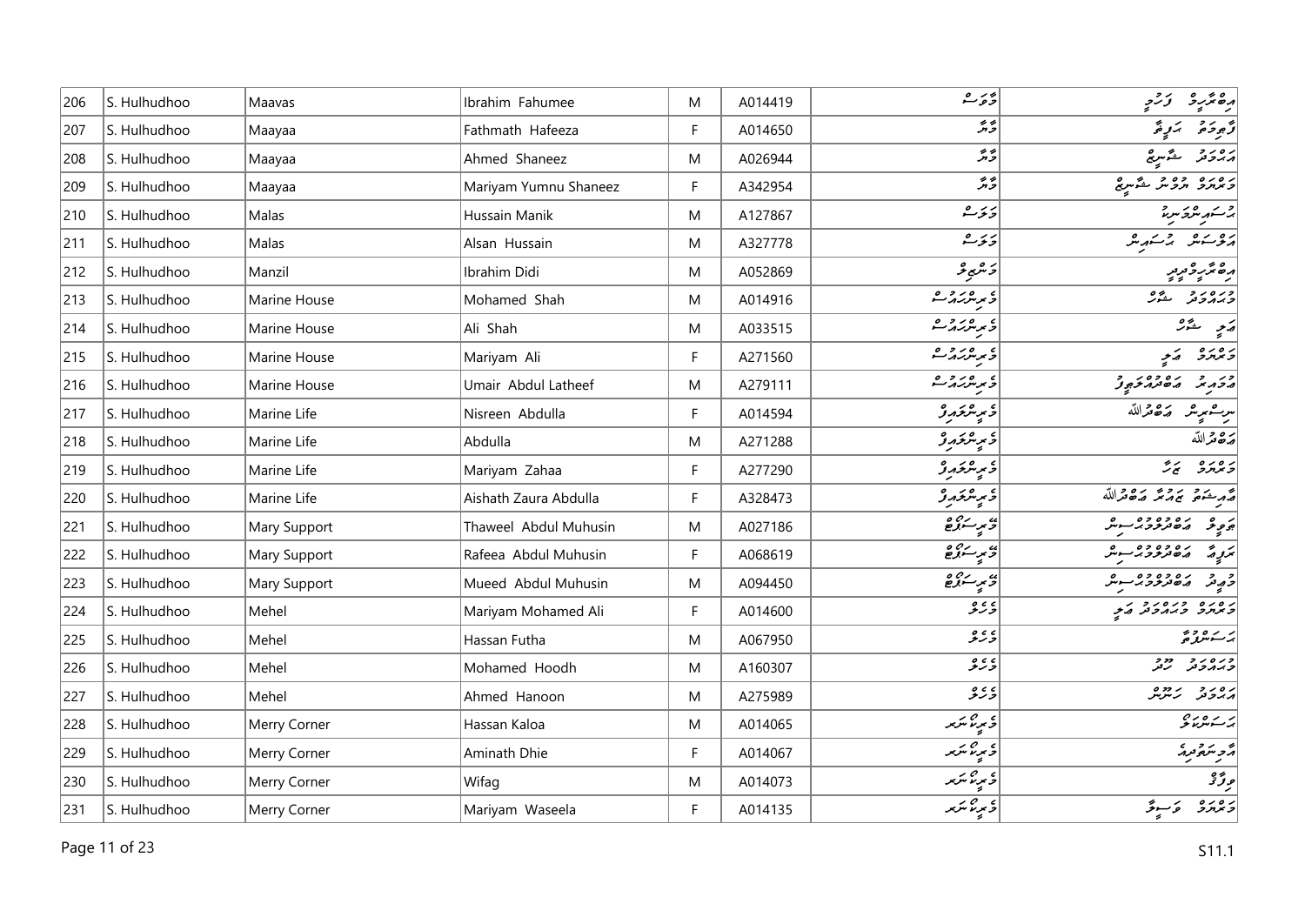| 232 | S. Hulhudhoo | Merry Corner      | Abdul Kareem          | M  | A014410 | ء <sub>مو</sub> را مد بر                 | ره وه ر<br>مەھىرىرىر بر                    |
|-----|--------------|-------------------|-----------------------|----|---------|------------------------------------------|--------------------------------------------|
| 233 | S. Hulhudhoo | Merry Corner      | Ibrahim Waheed        | M  | A024061 | ء<br>خ <sup>م</sup> برنامېنىر            | ەرھ ئ <sup>ۆ</sup> ر ۋ<br>ءَ ٻه تقر        |
| 234 | S. Hulhudhoo | Merry Corner      | Mohamed Wajeeh        | M  | A123109 | د سر پر سر سر سر                         | ورەرو رىپ                                  |
| 235 | S. Hulhudhoo | Merry Corner      | Anas Afzal            | M  | A273433 | ى بىر ئەكتەبىر                           | أر يترب أما أو كانت و                      |
| 236 | S. Hulhudhoo | Merry Corner      | Aishath Maleeka Afzal | F. | A327736 | د مړيند سرسه                             |                                            |
| 237 | S. Hulhudhoo | Meyvaagasdhoshuge | Mariyam Naseera       | F. | A014498 | ده بر ره پو و د<br>ترخ کا مسئولونون      | رەرە شبىر                                  |
| 238 | S. Hulhudhoo | Meyvaagasdhoshuge | Hawwa Naseera         | F  | A014543 | در بر ره دو در در بر<br>مرحو ی مسئولوسری | رە ئەربەر                                  |
| 239 | S. Hulhudhoo | Meyvaagasdhoshuge | Mohamed Shahid        | M  | A058779 | در بر ره بر و د<br>تر بر کامی مسلومور    | ورەر دېمبر د                               |
| 240 | S. Hulhudhoo | Meyvaagasdhoshuge | Ahmed Shamweel        | M  | A063382 | ده بر ره پو و د<br>ترخ که سستمبرمر       | رەرد شەۋەپى                                |
| 241 | S. Hulhudhoo | Meyvaagasdhoshuge | Ali Shiyaz            | M  | A161560 | ده بر ره پو و د<br>ترخ کا مسئولونون      | أتذمي الشورقمر                             |
| 242 | S. Hulhudhoo | Meyvaagasdhoshuge | Aishath Shuhood       | F  | A275898 | در در ۲۶ و د و د<br>تر بن کر سوتورس      | و در دور دور<br>د کار شور در               |
| 243 | S. Hulhudhoo | Meyvaagasdhoshuge | Shalfa Sadhig         | F. | A279267 | ، پر رہے و ،<br>  تربی کر سکوٹریوی       | شەنۇتى<br>ستزوري                           |
| 244 | S. Hulhudhoo | Meyvaagasdhoshuge | Aminath Ibana Shahid  | F. | A329861 | در بر ره پو و د<br>ترخ کا مسلومونو       | مُ و سَرة مع مَسَّر شَرْر مَر              |
| 245 | S. Hulhudhoo | Minaa             | Samiu Anver           | M  | A025644 | حريثر                                    | شور برەرو                                  |
| 246 | S. Hulhudhoo | Minaa             | Samaya Anwar          | F  | A039935 | و متر                                    | ستوش برەر د                                |
| 247 | S. Hulhudhoo | Moon Drop         | Mohamed Mularu        | M  | A277222 | دد و ه بره<br>تر سرو سرو                 | ورەر د درد<br><i>دېرم</i> وتر وختم         |
| 248 | S. Hulhudhoo | Mulahmaage        | Aishath Hassan        | F. | A014101 | و ره و »<br>د <del>و</del> د د د         | مەر خىق ئەسكىش                             |
| 249 | S. Hulhudhoo | Mulahmaage        | Saadha Hassan         | F  | A014259 | و ره و »<br>د <del>و</del> د د د         | سەر ئەسەس                                  |
| 250 | S. Hulhudhoo | Mulahmaage        | Waheeda Ali           | F. | A021823 | و ره و »<br>د <del>و</del> د د د         | ءَبہِ پَر سَمِ                             |
| 251 | S. Hulhudhoo | Mulahmaage        | Mariyam Shiuna        | F. | A327729 | و ره و »<br>د <del>و</del> در و د        | ر ه ر ه<br><del>د</del> بربرگ<br>شەرقرىتىر |
| 252 | S. Hulhudhoo | Naadhee           | Muflih Jaufaru        | M  | A252370 | سگرمر                                    | ر ور و<br>ق پرتو تر<br> دورو               |
| 253 | S. Hulhudhoo | Naadhee           | Munaad Jaufar         | M  | A279416 | سگرمرٍ                                   | وشرو رور و                                 |
| 254 | S. Hulhudhoo | Naadhee           | Muzlif Jaufar         | M  | A352057 | پە<br>سربىر                              | وقرود فكالمرتز                             |
| 255 | S. Hulhudhoo | Nanreethimaage    | Aminath Dhie          | F  | A014718 | ئىر شرىيە بەر يەر<br>سىر شەمەر يەر       | ۇ جە ئىبرورى<br>كەنبە ئەرەر                |
| 256 | S. Hulhudhoo | Nanreethimaage    | Fareedha Moosa        | F  | A014789 | ىئەنگە <i>يەرى</i><br>مەنگە <i>يەر</i>   | وَمَدِمَّر<br>دو مح                        |
| 257 | S. Hulhudhoo | Nanreethimaage    | Faaiza Moosa          | F. | A014893 | ىئەبىر <i>مەيج</i><br>سىر بىر مەيرى      | ۇرى ۋە                                     |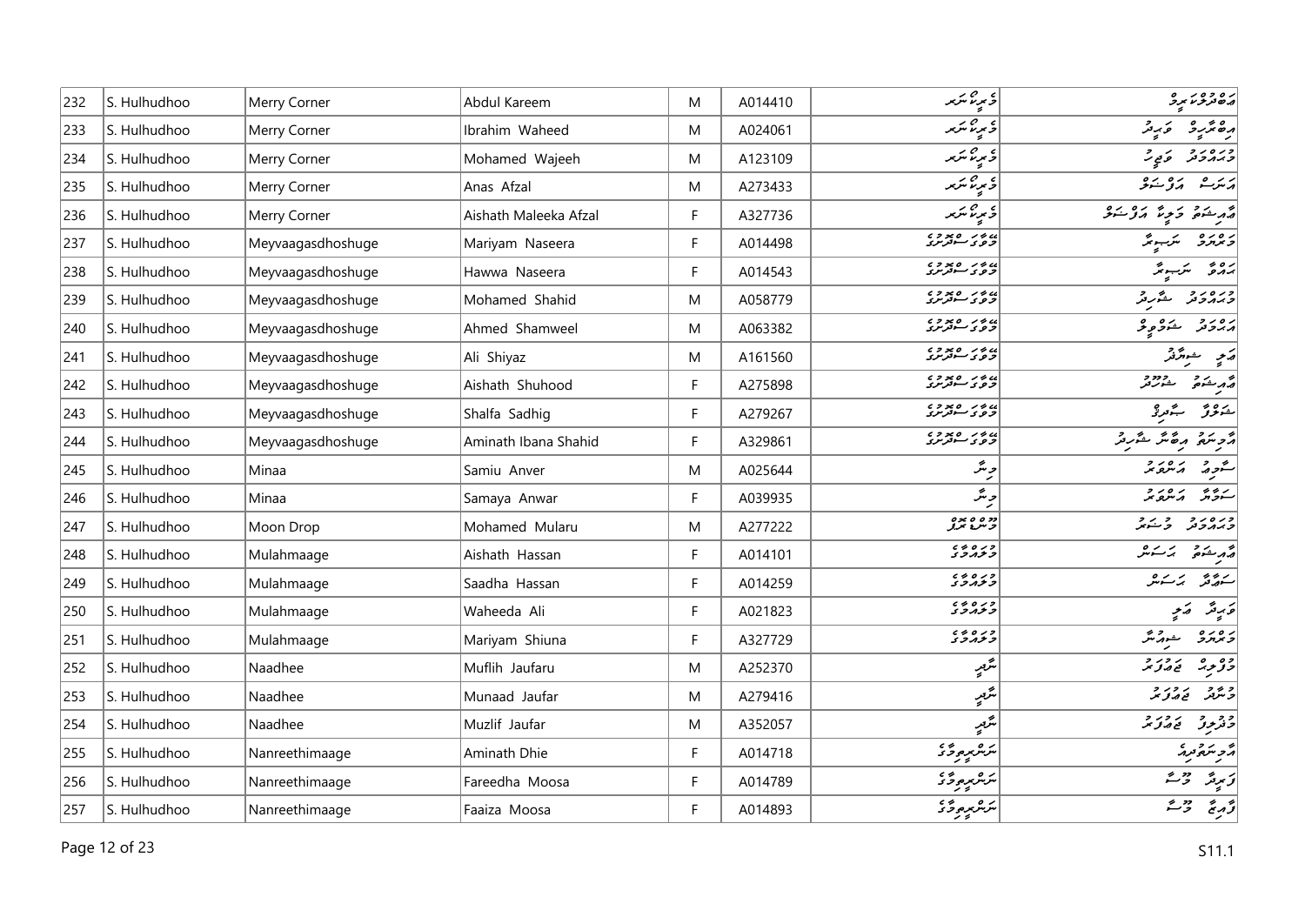| 258 | S. Hulhudhoo | Nanreethimaage   | Dhimna Ali             | F  | A014936 | ىئەنگە <i>يەرە</i><br>سىرتىرىيە يەر      |                                                                                                                                             |
|-----|--------------|------------------|------------------------|----|---------|------------------------------------------|---------------------------------------------------------------------------------------------------------------------------------------------|
| 259 | S. Hulhudhoo | Nanreethimaage   | Niha Ibrahim Rasheed   | F. | A279318 | ىئەنگە <i>يەرقى</i>                      | دره شه که در در در است.<br>در در است به سال به در در در در است.<br>در در است به سال به سال بر در در در در در استاده کردن و در کردن و در است |
| 260 | S. Hulhudhoo | Nanreethimaage   | Mohamed Nauf Rasheed   | M  | A329751 | ىئەنگە <i>يەرى</i><br>سەنگە <i>يەر</i>   | ورەرو روو ريود<br>دېرمرحتر سمدنى مرشوتر                                                                                                     |
| 261 | S. Hulhudhoo | Naseemee Villa   | Safiya Abdulla         | F  | A079037 | ىئرسوچە بۇ                               | جَوبِرَّ 10\$مِللَّه                                                                                                                        |
| 262 | S. Hulhudhoo | Naseemeege       | Aishath Shafeenaz      | F  | A084303 | ىئەسىرى<br>ئەسىر                         | ۇرمىقى ھۆرگە                                                                                                                                |
| 263 | S. Hulhudhoo | <b>Nest Mead</b> | Mariyam Rasheeda       | F  | A045706 |                                          | رەرە يرىدۇر                                                                                                                                 |
| 264 | S. Hulhudhoo | <b>Nest Mead</b> | Sheeneez Mutheeu       | F  | A056840 | ؉ۣٮۦ۠؏؞ٟۦ۠                               | أخوسره وهجرهم                                                                                                                               |
| 265 | S. Hulhudhoo | <b>Nest Mead</b> | Abdulla Mutheeu        | M  | A058595 | ئر شرع <mark>و</mark> پ <sup>ه</sup>     | مَدَّهْ مَّرَاللَّهُ دَّجِهِ مَّ                                                                                                            |
| 266 | S. Hulhudhoo | Nirili           | Shamsiyya Habeeb       | F  | A014120 | سربر بو.<br>بر بر بر                     | $\frac{3}{2}$                                                                                                                               |
| 267 | S. Hulhudhoo | Nirili           | Mohamed Aman           | M  | A271405 | سربر و                                   | כנסני גנים                                                                                                                                  |
| 268 | S. Hulhudhoo | Nirili           | Eeshaan Ali Arif       | M  | A279099 | سربر و                                   | ر شَدَّىرْ مَرْ مُرِوْ                                                                                                                      |
| 269 | S. Hulhudhoo | Nirili           | Iyaan Ali Aarif        | M  | A327955 | سربر و<br>مرکز ر                         | و پڙھ ڏي ڏيوڙ                                                                                                                               |
| 270 | S. Hulhudhoo | Nishaan          | Shiman Naseer          | M  | A033846 | سرىشەشر                                  | جادگان مگرسونگر<br>مرگ                                                                                                                      |
| 271 | S. Hulhudhoo | Niyadhurumaage   | Ali Zuhail             | M  | A033751 | سر د و و د و<br>سرتر ترتر د              | أيمع فركهرقم                                                                                                                                |
| 272 | S. Hulhudhoo | Niyadhurumaage   | Shazneena Mohamed      | F  | A081795 | سر و و و ء<br>سرتر پرو <sub>ک</sub>      | شكى سرپىگ دىم كەرد                                                                                                                          |
| 273 | S. Hulhudhoo | Niyadhurumaage   | Najudha Mohamed        | F  | A150615 | ر و و و د ،<br>سرتربرو د                 | ر و ده دره رو<br>  سرچاند احداد مد                                                                                                          |
| 274 | S. Hulhudhoo | Nooraanee Villa  | Ahmed Shibah           | M  | A014383 | ترىژىيرە ئۇ                              | أرمرد شرقه.                                                                                                                                 |
| 275 | S. Hulhudhoo | Nooraanee Villa  | Moosa Sidheeq          | M  | A014384 | تربر يبر <sub>عر</sub> بحر               | ور میں مقدم ہوتے<br>مرکز میں میں مقدم ہوتے                                                                                                  |
| 276 | S. Hulhudhoo | Nooraanee Villa  | Abdulla Manikufaanu    | M  | A014387 | <br> سر پژمبرو څر                        | ر قصر اللّه مَ سرير قر مر                                                                                                                   |
| 277 | S. Hulhudhoo | Nooraanee Villa  | Maryam Dhie            | F  | A014788 | ترپژ <sub>سره م</sub> وً<br> سرپژ سره مو | ג ם גם ה<br>כי מחלכ בנה                                                                                                                     |
| 278 | S. Hulhudhoo | Nooraanee Villa  | Ibrahim Fahumee        | M  | A103186 | يز پژ <sub>سوم</sub> ژ                   | وه پر د ورد                                                                                                                                 |
| 279 | S. Hulhudhoo | Nooraanee Villa  | Aishath Milza          | F  | A161565 | يز پژ <sub>سوم</sub> ژ                   |                                                                                                                                             |
| 280 | S. Hulhudhoo | Nooraanee Villa  | Mohamed Awsam Fahumy   | M  | A327750 | بىز ئەسرە ئ <sup>ۇ</sup><br>ئىسرىمىسى    |                                                                                                                                             |
| 281 | S. Hulhudhoo | Nooraanee Villa  | Mariyam Izuha Naseem   | F  | A342760 | يزىر<br>سرىر سرە بۇ                      | ويرتزو رءثر ترب                                                                                                                             |
| 282 | S. Hulhudhoo | Nooraanee Villa  | Fathimath Areen Naseem | F. | A357382 | ئىر ئىرىيە ئى<br>                        | ۋودۇ مېرىگە ئىر د                                                                                                                           |
| 283 | S. Hulhudhoo | Ocean Way        | Mohamed Naziu          | M  | A025418 | م<br>مرڪبور <i>ي</i>                     | ورەر د شبرد                                                                                                                                 |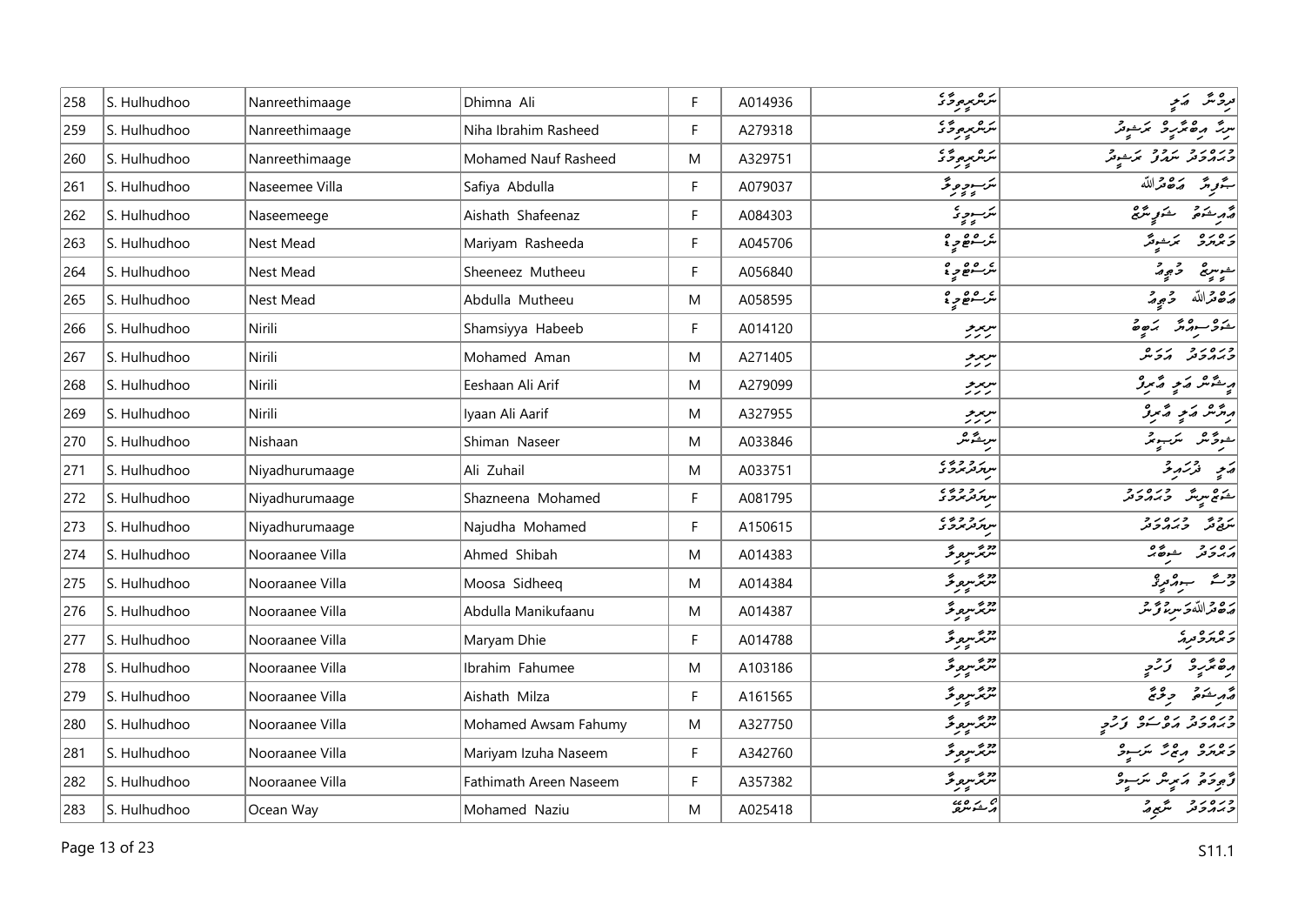| 284 | S. Hulhudhoo | Ozone             | Hawwa Dhie            | F  | A014462 | ە يە ھ<br>مەنبى                               | رە بە يە<br>بەھەتچەر                     |
|-----|--------------|-------------------|-----------------------|----|---------|-----------------------------------------------|------------------------------------------|
| 285 | S. Hulhudhoo | Ozone             | Hassan Maniku         | M  | A014756 | ە مەھ<br>مەنىچ مىر                            | بر کے مترکے سربر                         |
| 286 | S. Hulhudhoo | Raaveege          | Thahmeena Abdulla     | F  | A054528 | پر<br>مر <sub>مو</sub> ر                      | مرعويتر الاهترالله                       |
| 287 | S. Hulhudhoo | Raaveege          | Fathimath Hassan Didi | F  | A062652 | پھر<br>معرچ د                                 | ۇچەرە بەسەئىرىد                          |
| 288 | S. Hulhudhoo | Raaveege          | Faruzeena Abdulla     | F  | A072996 | پھر<br>معرچ د                                 | وَحْمِيمِ مُدَّ صَرْهُ قَرْاللّهِ        |
| 289 | S. Hulhudhoo | Ranbusthaanuge    | Shifaz Hassan         | M  | A021840 | ر ه د ه ه و و و                               | المورٌ ح كركتكل                          |
| 290 | S. Hulhudhoo | Ranbusthaanuge    | Hassan Anwar          | M  | A038189 | ر و و و ه و و ،<br>برس                        | ير سكاند المركز و المركز                 |
| 291 | S. Hulhudhoo | Rasgedharu        | Mohamed Yasin         | M  | A039276 | ىر رەپ بەر ج                                  | ورەرو گرىيىر                             |
| 292 | S. Hulhudhoo | <b>Red Jewels</b> | Aishath Habeeb        | F. | A014188 | ، ە ە ، ە و ھ<br>بر ، ي <sub>ى</sub> بو بۇ سە |                                          |
| 293 | S. Hulhudhoo | <b>Red Jewels</b> | Mohamed Reesham       | M  | A014189 | ه ه ه ه ه ه و<br>بر ه م <i>و بر</i>           | ورەرو برېشو                              |
| 294 | S. Hulhudhoo | <b>Red Jewels</b> | Ahmed Areesh Adhil    | M  | A152047 | ه ه ه ه ه ه و<br>بر ه قع تو تو سه             | رورو ريرے رورو                           |
| 295 | S. Hulhudhoo | Red Jewels        | Fathmath Habeeb       | F  | A271712 | ، ە ە ، ە ە<br>بر ، ي <i>ې د بۇ</i> ر         | توجدة بمقف                               |
| 296 | S. Hulhudhoo | Red Jewels        | Mohamed Iyaas Adhil   | M  | A271737 | ړه ه ړه و ه<br>بر د پړو لر                    | ورەرو مەر ئەھرى                          |
| 297 | S. Hulhudhoo | <b>Reef Side</b>  | Milna Rasheed         | F  | A039585 | ىر ۋىسەر ؟                                    | دٍ وَنَرَّ نَمَ شَوْرٌ                   |
| 298 | S. Hulhudhoo | <b>Reef Side</b>  | Raya Abdulla Rasheed  | F  | A279375 | ىر ۋىسەر ؟<br>ئ <sup>ە</sup>                  | يَرْيَرُ وَكَافَدْاللّهِ يَرْشِيْتُرْ    |
| 299 | S. Hulhudhoo | Roadhi            | Muruthala Hassan      | M  | A014843 | اچھور                                         | ووريج برسكس                              |
| 300 | S. Hulhudhoo | Roashaneemaage    | Azeez                 | F  | A014063 | ترىشە يېرىدى                                  | ر<br>دې                                  |
| 301 | S. Hulhudhoo | Roashaneemaage    | Muna Mohamed          | F. | A014071 | ە يە ئەسرى <sup>تى ي</sup>                    | ويؤد ورورو                               |
| 302 | S. Hulhudhoo | Roashaneemaage    | Fathimath Mohamed     | F  | A014138 | چرىشە بىر ق <sup>ى</sup> رى<br>ئى             | و ره ر د<br><i>د ب</i> رگرفر<br>ۇ بوز ئە |
| 303 | S. Hulhudhoo | Rose Meed         | Shahmeez              | M  | A013995 | ە ە ھ<br>مرىخ ج                               | شەر <sub>تو</sub> نىر                    |
| 304 | S. Hulhudhoo | Rose Meed         | Moosa Fikry           | M  | A070979 | ە ە ھ<br>مرىخ ج                               | لرقيق ورثيو                              |
| 305 | S. Hulhudhoo | Rose Meed         | Maryam Shamoona Moosa | F  | A270957 | ە ە ھ<br>مرىخ ج <sub>و</sub> لا               | رەرە بەدە «                              |
| 306 | S. Hulhudhoo | Ruvaamaage        | Ahmed Shiraz          | M  | A014034 | و ه » »<br>بوره و                             | رەر دىھ ھوتۇمى<br>مەردىر ھوتۇمى          |
| 307 | S. Hulhudhoo | Ruvaamaage        | Hawwa Dhiye           | F  | A014103 | و په په په<br>مونو ک                          | ر ە بە<br>بەھەتچە بەر                    |
| 308 | S. Hulhudhoo | Ruvaamaage        | Aishath Sameera       | F. | A014104 | و په په په<br>مر <i>و و</i> ي                 | پ <sup>ر</sup> ديگر ج<br>سەر پۇ          |
| 309 | S. Hulhudhoo | Saahil            | Abdul Sameeu          | M  | A014857 | سەر بۇ                                        | גם כם גבל                                |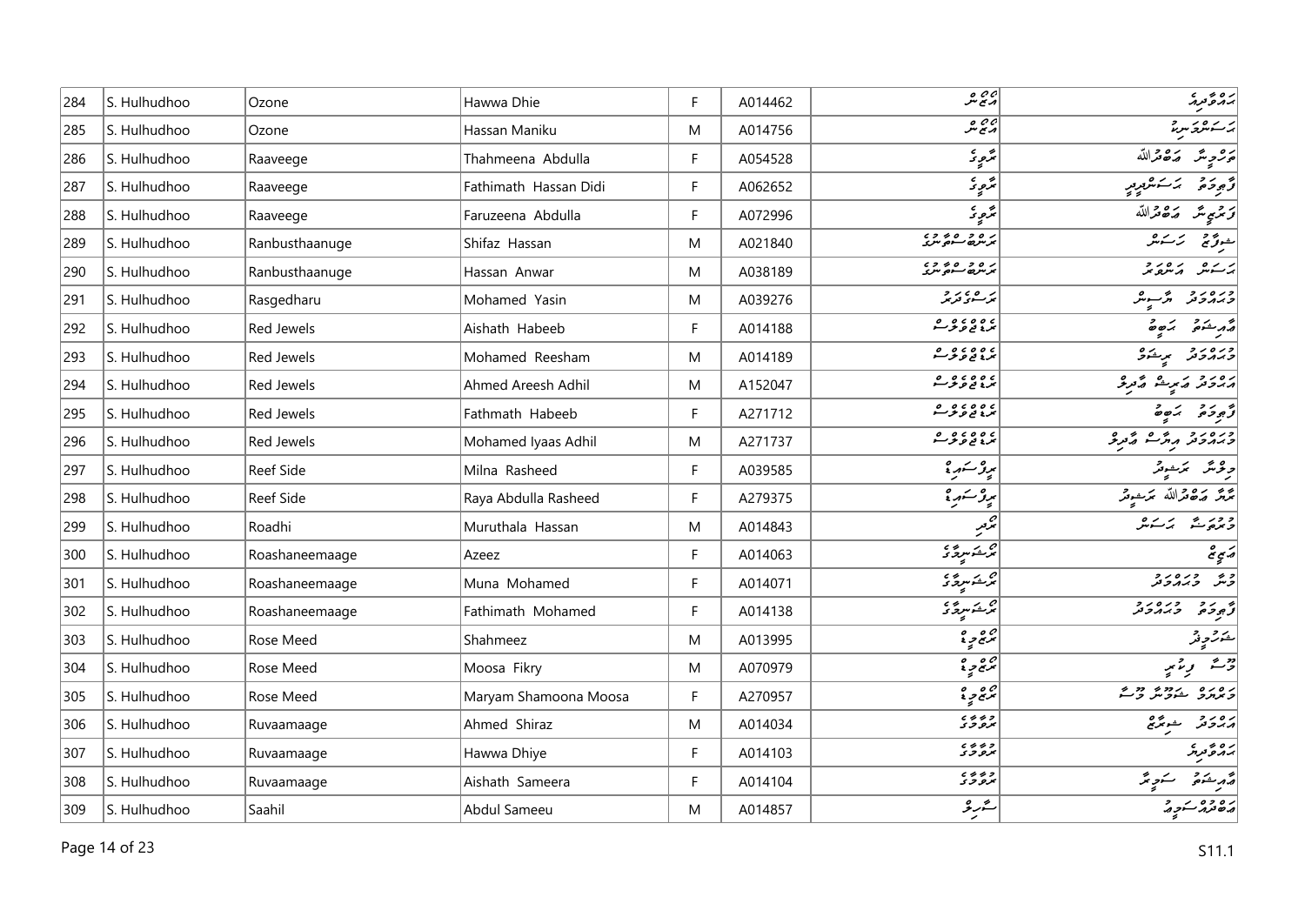| 310 | S. Hulhudhoo | Saahil         | Agleema Anees            | F         | A014932 | سەر بۇ                                                                                            | رە دۇ.<br>مەنزىقى مەسرىسى                                                                                                                                                                                                                                                                                                    |
|-----|--------------|----------------|--------------------------|-----------|---------|---------------------------------------------------------------------------------------------------|------------------------------------------------------------------------------------------------------------------------------------------------------------------------------------------------------------------------------------------------------------------------------------------------------------------------------|
| 311 | S. Hulhudhoo | Sabaahee Villa | Aminath Shaneez Zihunee  | F         | A092374 | بەئەرە ۋ                                                                                          | ە ئەتمە ئىقسى فرىسى<br>1931-يىلى ئىس ئىستىمى<br>1943-يىلى ئەسىمى                                                                                                                                                                                                                                                             |
| 312 | S. Hulhudhoo | Samaavaa       | Mohamed Basheer          | M         | A128137 | ر په په                                                                                           |                                                                                                                                                                                                                                                                                                                              |
| 313 | S. Hulhudhoo | Sea Breeze     | Fathimath Sajwa Ibrahim  | F         | A279309 | ے چھ سرچ<br>پر                                                                                    | $\begin{array}{cccc} 0 & 0 & 0 & 0 & 0 & 0 \\ 0 & 0 & 0 & 0 & 0 & 0 \\ 0 & 0 & 0 & 0 & 0 & 0 \\ 0 & 0 & 0 & 0 & 0 & 0 \\ 0 & 0 & 0 & 0 & 0 & 0 \\ 0 & 0 & 0 & 0 & 0 & 0 \\ 0 & 0 & 0 & 0 & 0 & 0 \\ 0 & 0 & 0 & 0 & 0 & 0 \\ 0 & 0 & 0 & 0 & 0 & 0 \\ 0 & 0 & 0 & 0 & 0 & 0 \\ 0 & 0 & 0 & 0 & 0 & 0 \\ 0 & 0 & 0 & 0 & 0 &$ |
| 314 | S. Hulhudhoo | Sea View       | Fathimath Nasira         | F         | A014877 | سوەر<br>ئەر                                                                                       | رُّمُوحَةُ سُنَبِيدُ                                                                                                                                                                                                                                                                                                         |
| 315 | S. Hulhudhoo | Sea View       | Nazhath Shafeeg          | F         | A014903 | سوەر<br>ئەر                                                                                       | پر در در سندور ته<br>  سرچ سر سندور ته                                                                                                                                                                                                                                                                                       |
| 316 | S. Hulhudhoo | Sea View       | Maimoona Shafeeg         | F         | A014987 | سوەر<br>ئەر                                                                                       | دروم شرو                                                                                                                                                                                                                                                                                                                     |
| 317 | S. Hulhudhoo | Sea View       | Ahmed Shafeeg            | ${\sf M}$ | A021818 | سوەر<br>ئەر                                                                                       | دەر د ھەرچ                                                                                                                                                                                                                                                                                                                   |
| 318 | S. Hulhudhoo | Sinary         | Ali Anwar                | ${\sf M}$ | A014181 | سەمىر<br>سەسىر                                                                                    |                                                                                                                                                                                                                                                                                                                              |
| 319 | S. Hulhudhoo | Sinary         | Haathim Ali Anwar        | ${\sf M}$ | A279082 | سەمىرىپە                                                                                          | بمود كمو كملوم                                                                                                                                                                                                                                                                                                               |
| 320 | S. Hulhudhoo | Sinary         | Salman Ali Anwar         | ${\sf M}$ | A279085 | سومترىير                                                                                          |                                                                                                                                                                                                                                                                                                                              |
| 321 | S. Hulhudhoo | Sinary         | Ahmed Thamih Latheef     | M         | A280962 | سومترىير                                                                                          | 7478 3787                                                                                                                                                                                                                                                                                                                    |
| 322 | S. Hulhudhoo | Snow Breez     | Shafiya Hassan           | F         | A014839 | $\overbrace{g_{\mu}^{0}}^{\circ} \overbrace{g_{\mu}^{0}}^{\circ} \overbrace{g_{\mu}^{0}}^{\circ}$ | ڪروگر کاڪس                                                                                                                                                                                                                                                                                                                   |
| 323 | S. Hulhudhoo | Snow Breez     | Abdulla Didi             | ${\sf M}$ | A048056 | ے شرک میں<br>سوسری سمی <sup>ن</sup> ے                                                             | رَةٍ قَرْاللَّهُ مَرْمَرٍ                                                                                                                                                                                                                                                                                                    |
| 324 | S. Hulhudhoo | South Side     | Hassan                   | ${\sf M}$ | A014363 | سرد و به ه                                                                                        | برسەچر                                                                                                                                                                                                                                                                                                                       |
| 325 | S. Hulhudhoo | South Side     | <b>Fathimath Dhie</b>    | F         | A021826 | سەد دېرە                                                                                          | و بر د د .<br>ژبو د و بر .                                                                                                                                                                                                                                                                                                   |
| 326 | S. Hulhudhoo | Sunny Lodge    | Shakeela Mohamed         | F         | A014037 | ڪ سرچرم<br>په                                                                                     | و ر ه ر و<br>تر پر پر تر                                                                                                                                                                                                                                                                                                     |
| 327 | S. Hulhudhoo | Sunny Lodge    | Shakira                  | F         | A014109 | ڪ سرچر <sup>0</sup><br>په سرچر <sup>ي</sup>                                                       | $\begin{array}{c c}\n\ast & \ast \\ \ast & \ast \\ \hline\n\ast & \ast \\ \hline\n\ast & \ast\n\end{array}$                                                                                                                                                                                                                  |
| 328 | S. Hulhudhoo | Sunny Lodge    | Ali Arif                 | ${\sf M}$ | A021838 | ڪ سرچر <sup>ي</sup><br>په                                                                         | ړې د پرو                                                                                                                                                                                                                                                                                                                     |
| 329 | S. Hulhudhoo | Sunny Lodge    | Aminath Eefa Shareef     | F         | A279102 | ڪ سرچرم<br>په                                                                                     | أأوسكم أراث المكبرة                                                                                                                                                                                                                                                                                                          |
| 330 | S. Hulhudhoo | Sunny Lodge    | Mohamed Hassan           | M         | A281050 | ڪ سرچر <sup>0</sup><br>په سرچر                                                                    | ورەرو برىكە                                                                                                                                                                                                                                                                                                                  |
| 331 | S. Hulhudhoo | Sunrise        | Ali Thakhkhaanu          | M         | A103553 | ستعتبره                                                                                           | ە پەيدە ئەتر                                                                                                                                                                                                                                                                                                                 |
| 332 | S. Hulhudhoo | Suvaasaage     | Aminath Milha Ali        | F         | A270830 | 2 ئەرگە ئەسىرى<br>سىقوق سىقىي                                                                     | ومحافظ وفرقه وكمو                                                                                                                                                                                                                                                                                                            |
| 333 | S. Hulhudhoo | Thadiraiymaage | Fathimath Saeeda Mutheeu | F         | A014330 | $rac{1}{5555550}$                                                                                 |                                                                                                                                                                                                                                                                                                                              |
| 334 | S. Hulhudhoo | Thoathaa Paree | Ikuram                   | ${\sf M}$ | A014058 | ج پر<br> حوځ توسي                                                                                 | وبزنده                                                                                                                                                                                                                                                                                                                       |
| 335 | S. Hulhudhoo | Urban          | Ali Musthafa             | M         | A014276 | پر <sub>ص</sub> ر                                                                                 | ړې د ه ده                                                                                                                                                                                                                                                                                                                    |
|     |              |                |                          |           |         |                                                                                                   |                                                                                                                                                                                                                                                                                                                              |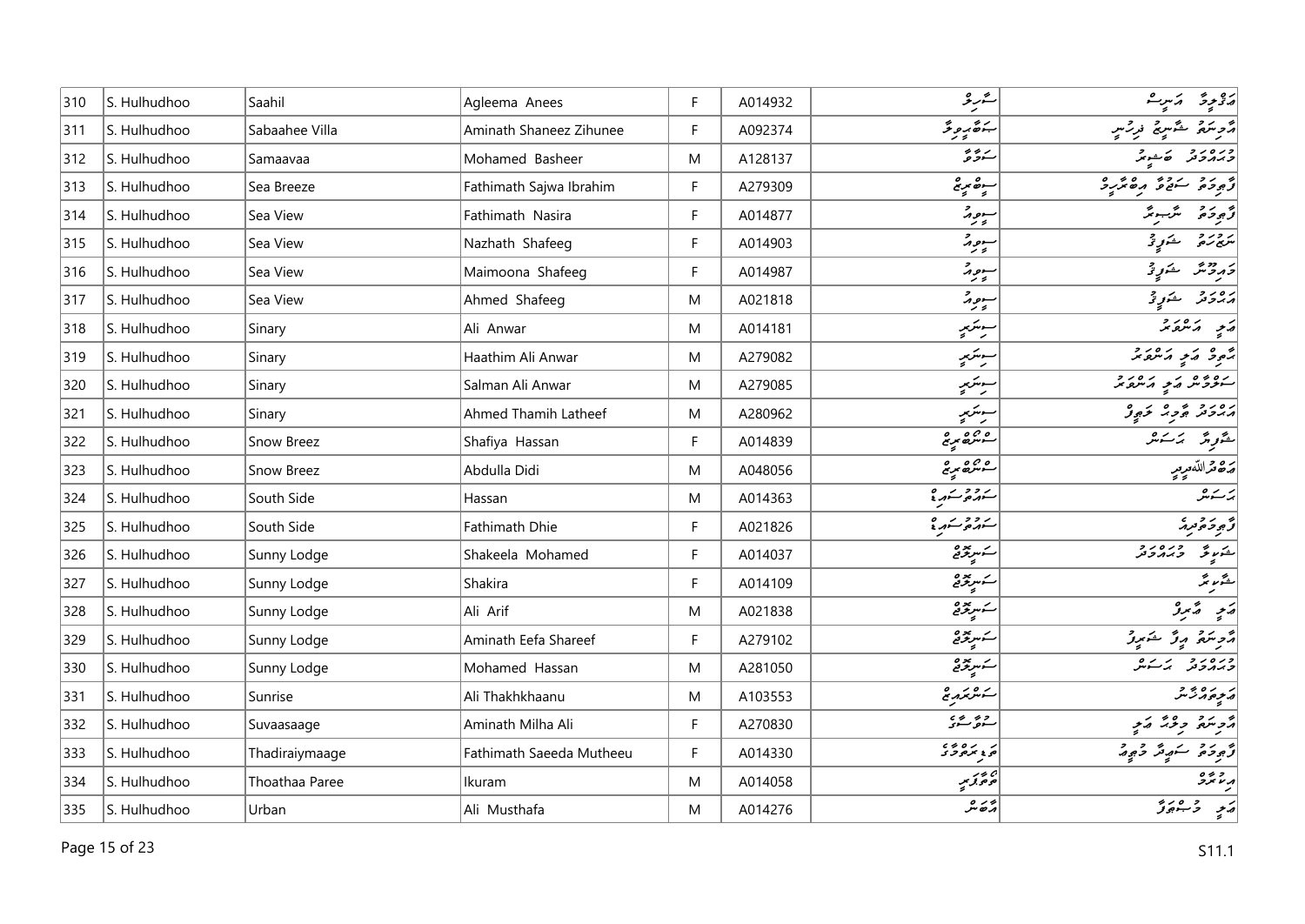| 336 | S. Hulhudhoo | Urban          | Hareera Hussain                    | F. | A014329 | ۇ ئەھەر                           | ئەبرىگە ئەسكەرىكە                            |
|-----|--------------|----------------|------------------------------------|----|---------|-----------------------------------|----------------------------------------------|
| 337 | S. Hulhudhoo | Urban          | Dheena Musthafa                    | F  | A149900 | پر <sub>ص</sub> ر                 | دیگر کر شهور                                 |
| 338 | S. Hulhudhoo | Urban          | Mohamed Dhayyin Musthafa           | M  | A273799 | پژھ سر                            | ورەر دىرە بەر دەرد                           |
| 339 | S. Hulhudhoo | Urban          | Ahmed Dhaisam Musthafa             | M  | A279169 | دئەتىر                            | رەرد تەرىبە دەرە                             |
| 340 | S. Hulhudhoo | Venusge        | Mohamed Didi                       | M  | A083498 | پر سرے بح                         | <br>  تر بر هر تر تر تر تر                   |
| 341 | S. Hulhudhoo | Venusge        | Hamdhan Mohamed                    | M  | A279284 | مويتر صميح                        | ره ده دره دو<br>بروترس وبرمروتر              |
| 342 | S. Hulhudhoo | Venusge        | Mariyam Ibaa Mohamed               | F  | A329349 | <sub>عو</sub> متر ڪيمي            | ז גם הז כנסגב<br>באתר גם כגורנ               |
| 343 | S. Hulhudhoo | Victoryge      | Ibrahim Mauroof                    | M  | A068581 | و ره ه مړنه<br>ر                  | ەر ھەترىر <i>ۋ</i><br>0, 2, 3, 4<br>ر در سرو |
| 344 | S. Hulhudhoo | Victoryge      | Maryna Ibrahim Mauroof             | F  | A382866 | ه ۵ ه مړي<br>ر                    | <i>בֿ برنڈ م</i> ھ <i>بڑ</i> و کامبرو        |
| 345 | S. Hulhudhoo | Violet Fehi    | Mohamed Zakwaan Abdulla<br>Rasheed | M  | A329146 | <br> ع <sub>ا</sub> مرځ څوکړ      | وره رو بره ده برده دالله برخور               |
| 346 | S. Hulhudhoo | Violet Villa   | Ahmed Thakhkhan                    | M  | A271963 | ى پر ئۇ ھە ئۇ                     | رەر دەرەپەر                                  |
| 347 | S. Hulhudhoo | West Light     | Ahmed Firas                        | M  | A036952 | وكسفورة                           | دەرو يەشە                                    |
| 348 | S. Hulhudhoo | West Light     | Mohamed Riyaaz                     | M  | A048067 | ې ده وړ ه<br>مربح <del>ک</del> رم | ورەر دەر                                     |
| 349 | S. Hulhudhoo | West Light     | Hamza Abdul Majeed                 | M  | A092634 | وكسفورة                           | ره په ره وه ر و<br> برونځ په مه مربور يې مر  |
| 350 | S. Hulhudhoo | West Light     | Basil Siraj Ali                    | M  | A280599 | ء ص <sub>ف مح</sub> در ۾          | ھ سو سوئرقے کرمی                             |
| 351 | S. Hulhudhoo | White Zaraaf   | Abdulla Rasheed                    | M  | A037436 | پره پر پرو                        | مَدْ هُ قَرْ اللّه تَمْ سَوْ قُرْ            |
| 352 | S. Hulhudhoo | Yagoothu Villa | Shahiyana Fikry                    | F  | A014500 | پردو و<br>بری مولوگر              | شەمەر بەر ئە<br>ويدمير                       |
| 353 | S. Hulhudhoo | Yagoothu Villa | Ahmed Shariu                       | M  | A278103 | پردو و<br>دری حرم څ               | پر ژبر و<br>شەھرەر                           |
| 354 | S. Hulhudhoo | Yagoothu Villa | Mariyam Shalin Nahid               | F  | A279263 | $\rightarrow$ 2224<br>مزی حوح محر | د ۱۵ و شو شریعه از مرد                       |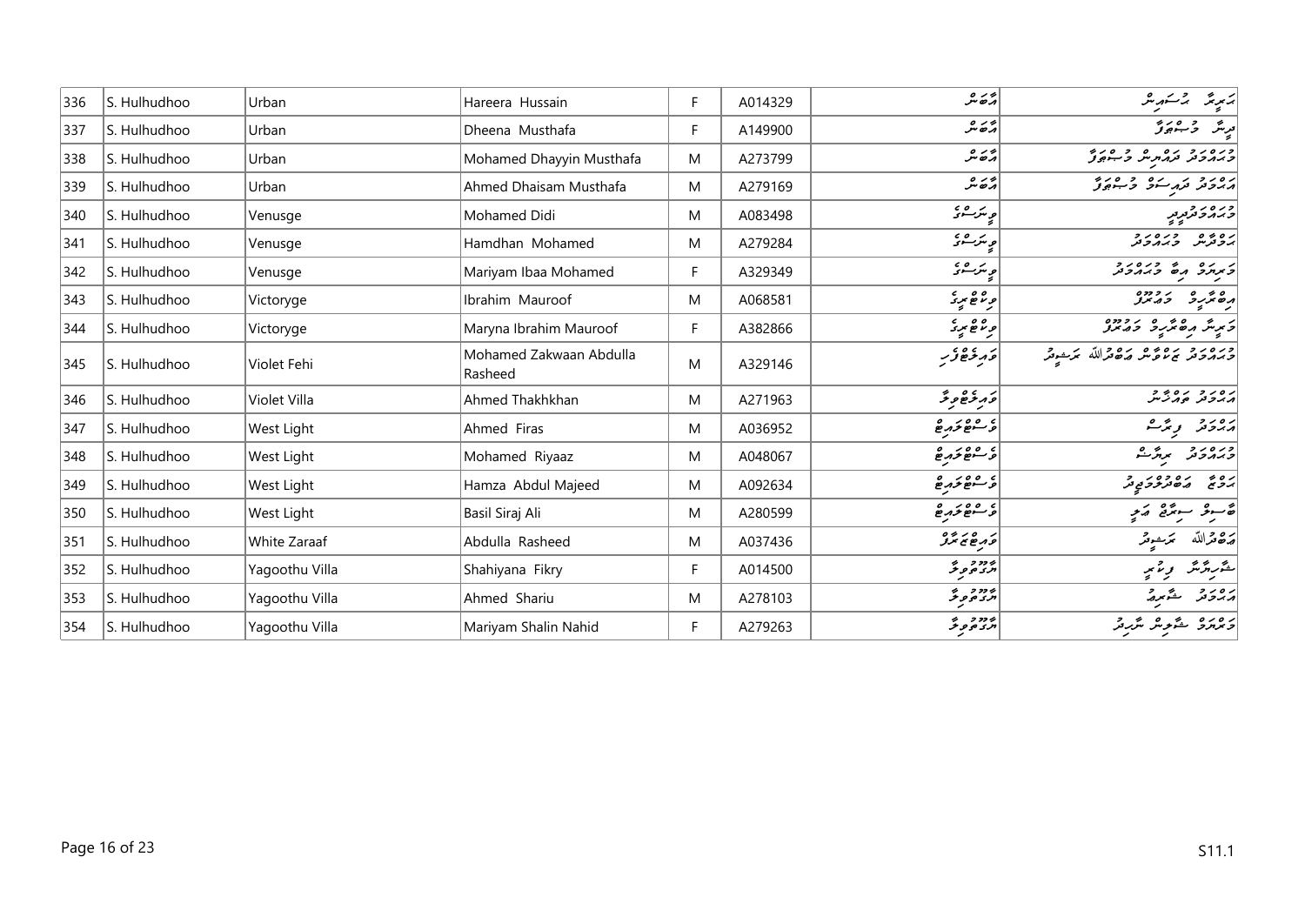## *w7qAn8m? sCw7mRo>u; wEw7mRw;sBo<*

| ' مرمر | 'يئرىثر: |
|--------|----------|
|        |          |
|        |          |
|        |          |

## *w7q9r@w7m> sCw7qHtFoFw7s; mAm=q7 w7qHtFoFw7s;*

| ىر تە | $\mathcal{O} \times$<br>$\sim$ | $\sim$<br>. . | لترنثر |
|-------|--------------------------------|---------------|--------|
|       |                                |               |        |
|       |                                |               |        |
|       |                                |               |        |

| $\frac{2}{n}$ | $\overline{\phantom{a}}$ | اير هنه. | $\mathcal{O} \times$<br>سرسر |
|---------------|--------------------------|----------|------------------------------|
|               |                          |          |                              |
|               |                          |          |                              |
|               |                          |          |                              |

| ىرتىر: | 。<br>سر سر | .,<br>مرسر |
|--------|------------|------------|
|        |            |            |
|        |            |            |
|        |            |            |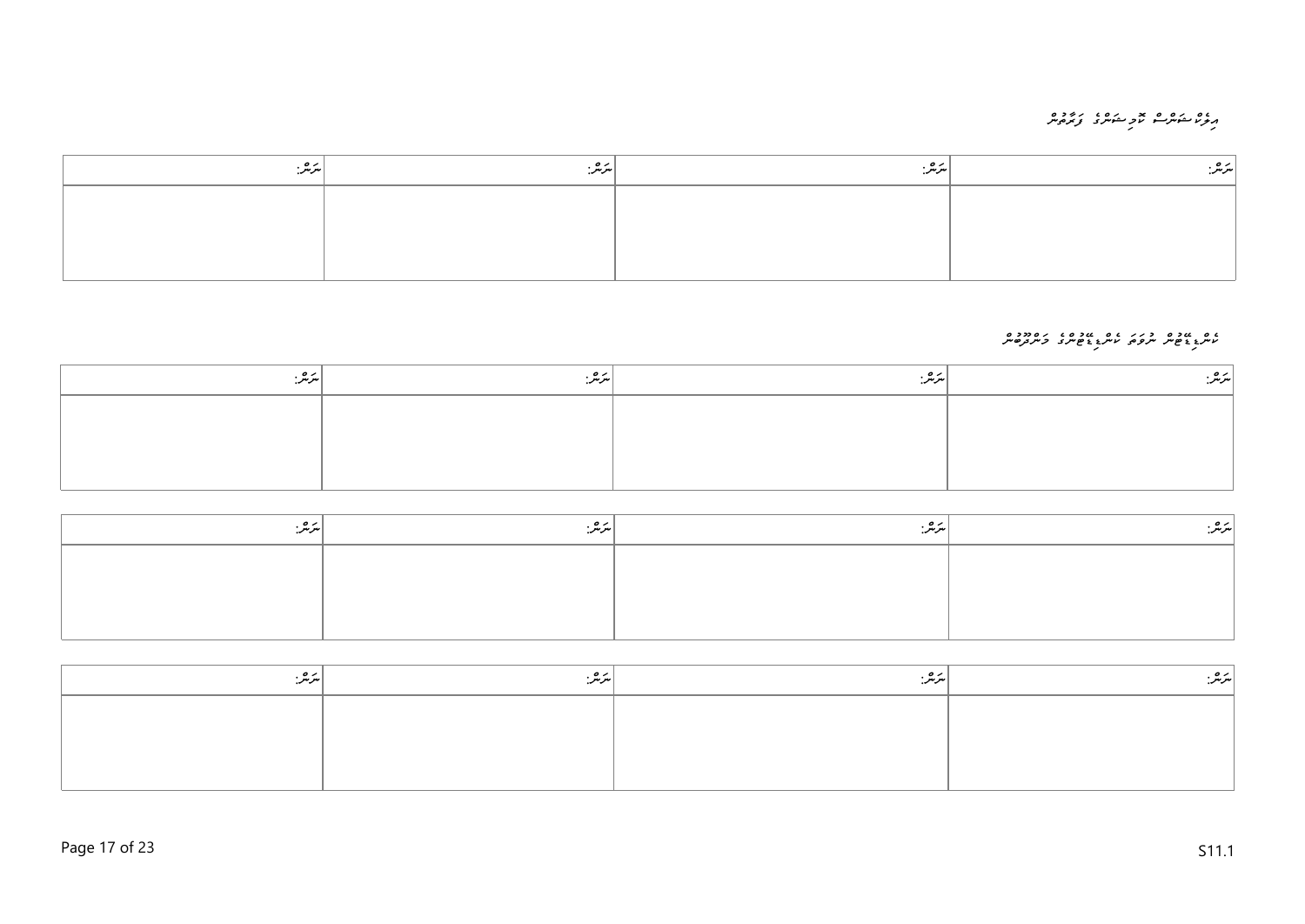| يره. | ο. | ا ير ه |  |
|------|----|--------|--|
|      |    |        |  |
|      |    |        |  |
|      |    |        |  |

| متريثر به | 。<br>'سرسر'۔ | يتزيترا | سرسر |
|-----------|--------------|---------|------|
|           |              |         |      |
|           |              |         |      |
|           |              |         |      |

| ىر تە | $\sim$ | ا بر هر: | $^{\circ}$<br>' سرسر. |
|-------|--------|----------|-----------------------|
|       |        |          |                       |
|       |        |          |                       |
|       |        |          |                       |

| 。<br>مرس. | $\overline{\phantom{a}}$<br>مر سر | يتريثر |
|-----------|-----------------------------------|--------|
|           |                                   |        |
|           |                                   |        |
|           |                                   |        |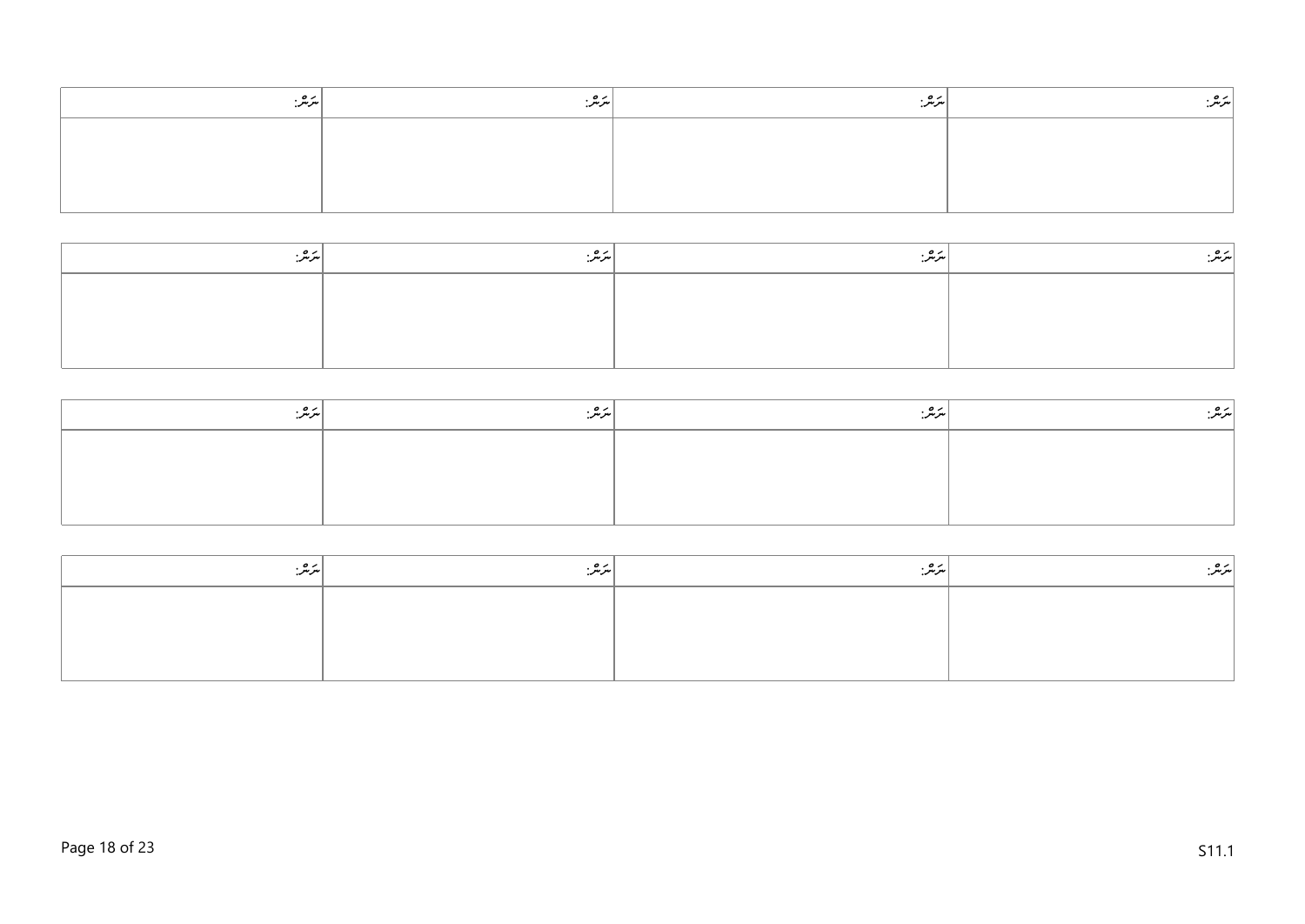| ير هو . | $\overline{\phantom{a}}$ | يرمر | اير هنه. |
|---------|--------------------------|------|----------|
|         |                          |      |          |
|         |                          |      |          |
|         |                          |      |          |

| ىبرىر. | $\sim$<br>ا سرسر . | يئرمثر | o . |
|--------|--------------------|--------|-----|
|        |                    |        |     |
|        |                    |        |     |
|        |                    |        |     |

| انترنثر: | ر ه |  |
|----------|-----|--|
|          |     |  |
|          |     |  |
|          |     |  |

|  | . ه |
|--|-----|
|  |     |
|  |     |
|  |     |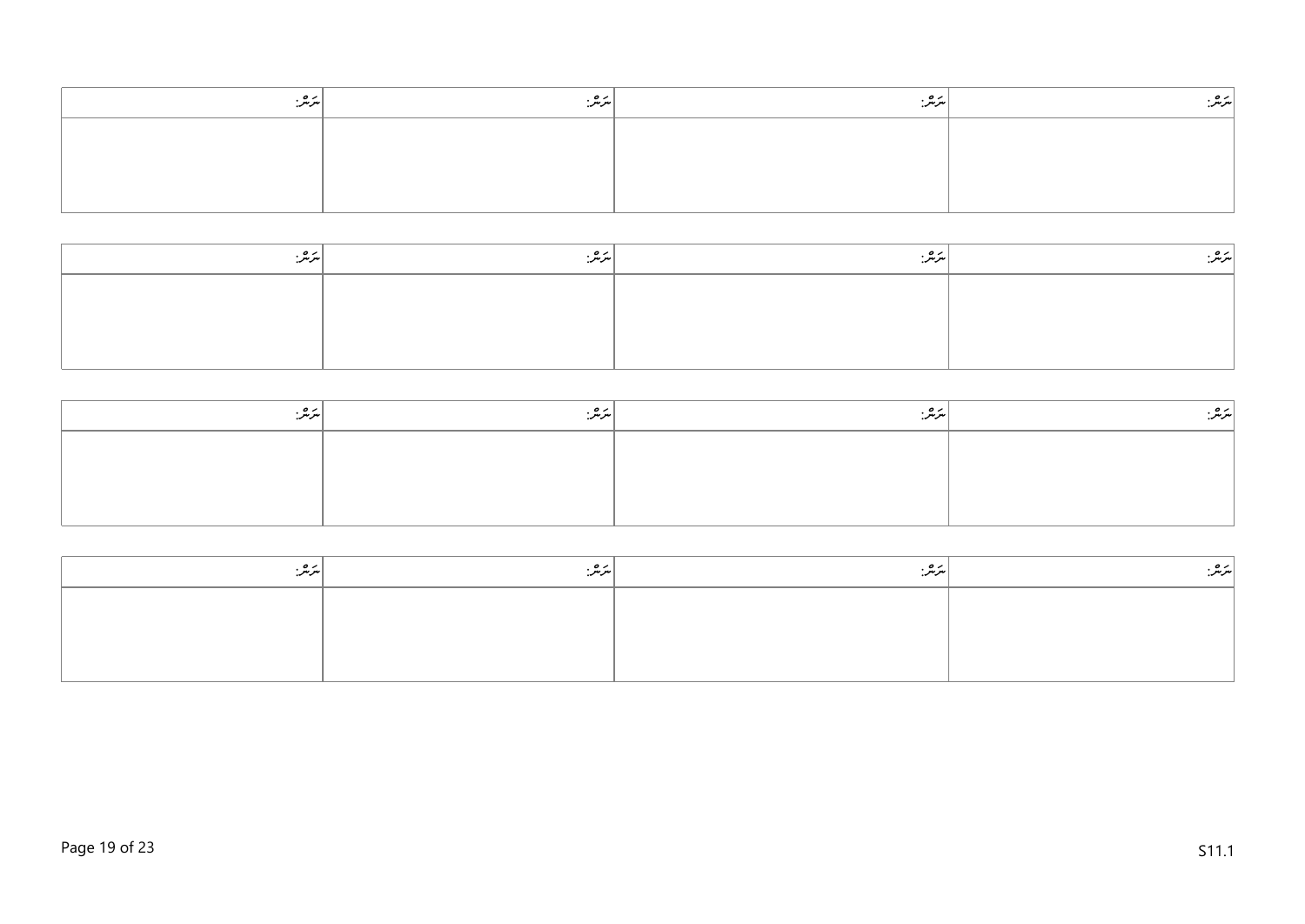| ير هو . | $\overline{\phantom{a}}$ | يرمر | اير هنه. |
|---------|--------------------------|------|----------|
|         |                          |      |          |
|         |                          |      |          |
|         |                          |      |          |

| ىبرىر. | $\sim$<br>ا سرسر . | يئرمثر | o . |
|--------|--------------------|--------|-----|
|        |                    |        |     |
|        |                    |        |     |
|        |                    |        |     |

| ىئرىتىز: | . .<br>سمرسمد. | 。 |
|----------|----------------|---|
|          |                |   |
|          |                |   |
|          |                |   |

|  | . ه |
|--|-----|
|  |     |
|  |     |
|  |     |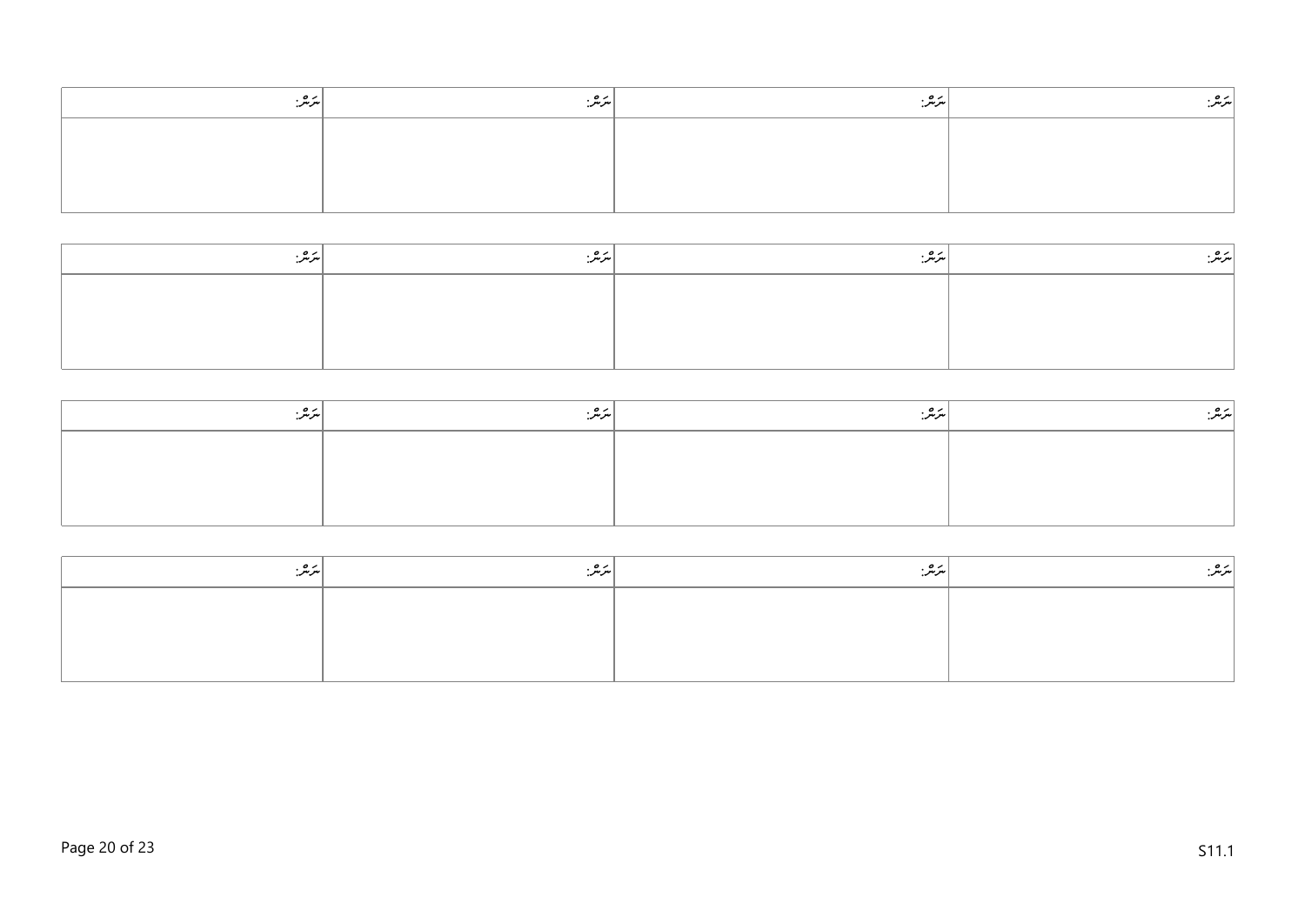| $\cdot$ | 。 | $\frac{\circ}{\cdot}$ | $\sim$<br>سرسر |
|---------|---|-----------------------|----------------|
|         |   |                       |                |
|         |   |                       |                |
|         |   |                       |                |

| ايرعر: | ر ه<br>. . |  |
|--------|------------|--|
|        |            |  |
|        |            |  |
|        |            |  |

| بر ه | . ه | $\sim$<br>سرسر |  |
|------|-----|----------------|--|
|      |     |                |  |
|      |     |                |  |
|      |     |                |  |

| 。<br>. س | ىرىىر |  |
|----------|-------|--|
|          |       |  |
|          |       |  |
|          |       |  |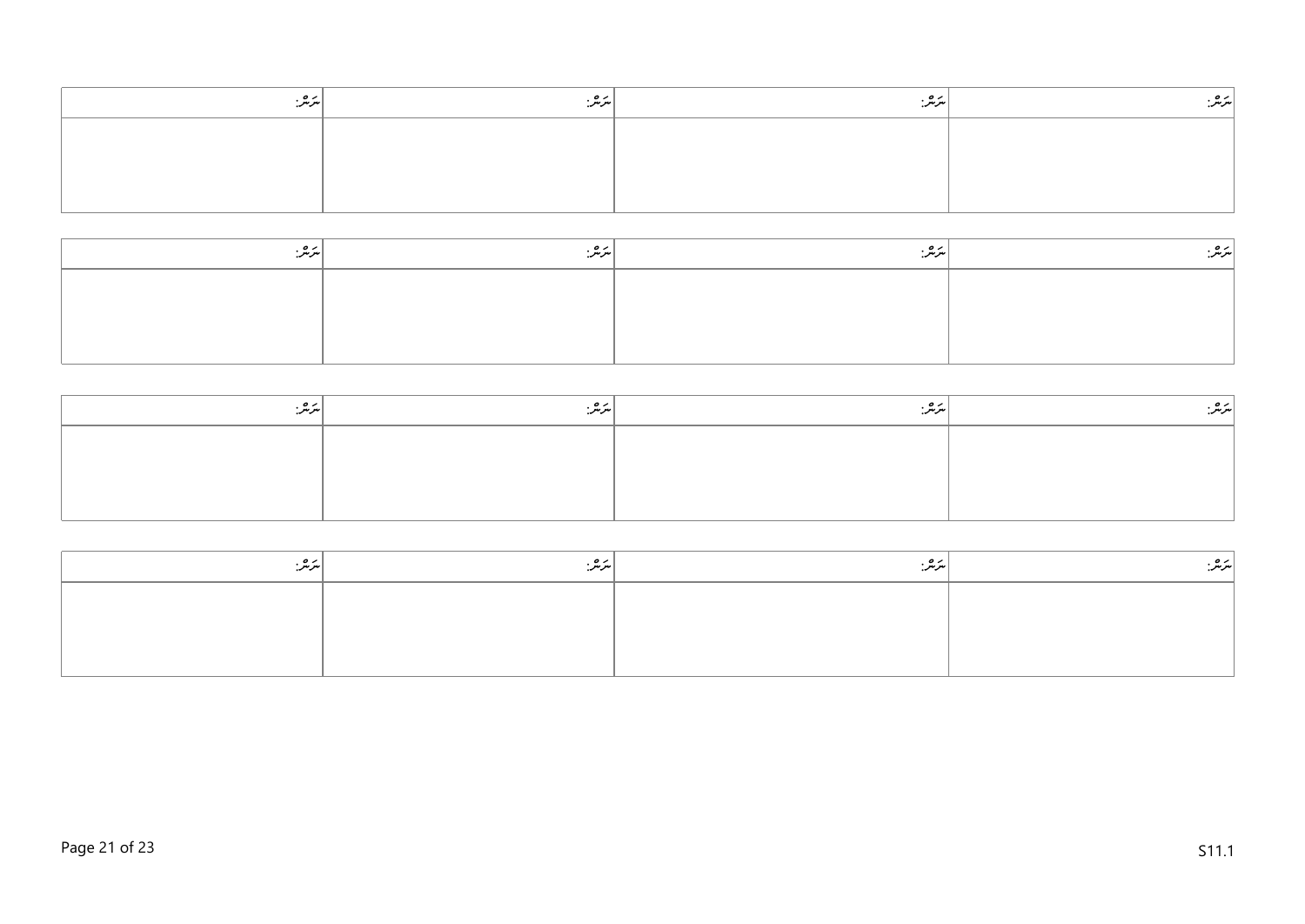| ير هو . | $\overline{\phantom{a}}$ | يرمر | اير هنه. |
|---------|--------------------------|------|----------|
|         |                          |      |          |
|         |                          |      |          |
|         |                          |      |          |

| ىبرىر. | $\sim$<br>ا سرسر . | يئرمثر | o . |
|--------|--------------------|--------|-----|
|        |                    |        |     |
|        |                    |        |     |
|        |                    |        |     |

| 。 | . .<br>سمرسمد. | ىئرىتىز: |
|---|----------------|----------|
|   |                |          |
|   |                |          |
|   |                |          |

|  | . ه |
|--|-----|
|  |     |
|  |     |
|  |     |